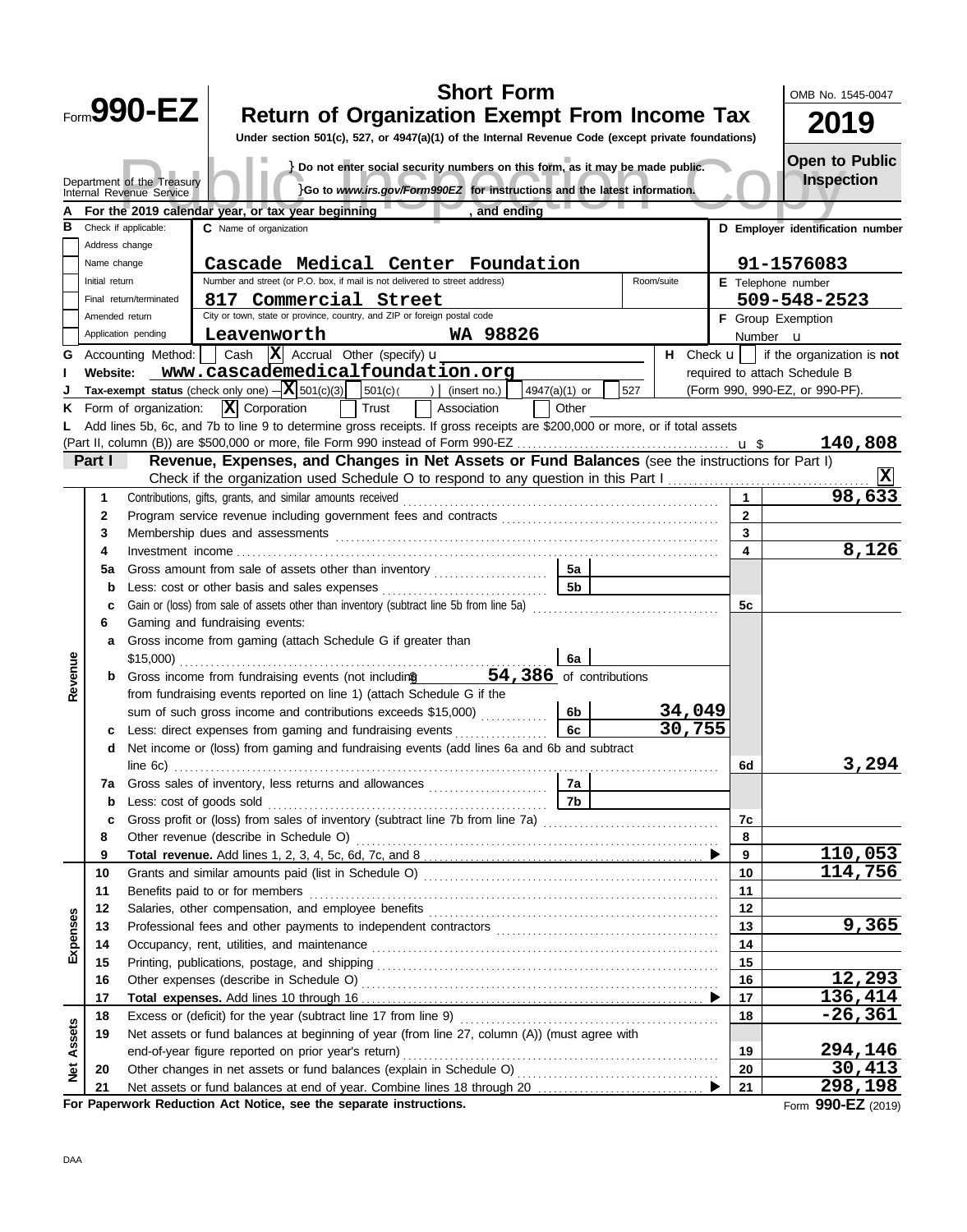| Form 990-EZ (2019)<br>Cascade Medical Center Foundation 91-1576083                                                                 |                                       |                                                      |                                             |          | Page 2                                            |
|------------------------------------------------------------------------------------------------------------------------------------|---------------------------------------|------------------------------------------------------|---------------------------------------------|----------|---------------------------------------------------|
| Part II<br><b>Balance Sheets</b> (see the instructions for Part II)                                                                |                                       |                                                      |                                             |          |                                                   |
| Check if the organization used Schedule O to respond to any question in this Part II                                               |                                       |                                                      |                                             |          | $ {\bf x} $                                       |
|                                                                                                                                    |                                       |                                                      | (A) Beginning of year                       |          | (B) End of year                                   |
|                                                                                                                                    |                                       |                                                      | 294,146                                     | 22       | 298,231                                           |
| 23 Land and buildings <b>A.A.A.A.A.A.A.A.A.A.A.A.</b>                                                                              |                                       |                                                      | $\mathbf 0$                                 | 23       |                                                   |
|                                                                                                                                    |                                       |                                                      | $\overline{0}$                              | 24       |                                                   |
| 25 Total assets                                                                                                                    |                                       |                                                      | 294,146                                     | 25       | 298,231                                           |
|                                                                                                                                    |                                       |                                                      | 0                                           | 26       | 33                                                |
| 27 Net assets or fund balances (line 27 of column (B) must agree with line 21)                                                     |                                       |                                                      | 294,146                                     | 27       | 298,198                                           |
| Part III<br>Statement of Program Service Accomplishments (see the instructions for Part III)                                       |                                       |                                                      |                                             |          |                                                   |
| Check if the organization used Schedule O to respond to any question in this Part III                                              |                                       |                                                      | $ {\bf x} $                                 |          | <b>Expenses</b>                                   |
| What is the organization's primary exempt purpose?                                                                                 |                                       |                                                      |                                             |          | (Required for section                             |
| See Schedule O                                                                                                                     |                                       |                                                      |                                             |          | $501(c)(3)$ and $501(c)(4)$                       |
| Describe the organization's program service accomplishments for each of its three largest program services,                        |                                       |                                                      |                                             |          | organizations; optional for                       |
| as measured by expenses. In a clear and concise manner, describe the services provided, the number of                              |                                       |                                                      |                                             | others.) |                                                   |
| persons benefited, and other relevant information for each program title.                                                          |                                       |                                                      |                                             |          |                                                   |
| 28<br>See Schedule O                                                                                                               |                                       |                                                      |                                             |          |                                                   |
|                                                                                                                                    |                                       |                                                      |                                             |          |                                                   |
|                                                                                                                                    |                                       |                                                      |                                             |          |                                                   |
| (Grants \$                                                                                                                         |                                       |                                                      |                                             | 28a      | 114,756                                           |
| 29                                                                                                                                 |                                       |                                                      |                                             |          |                                                   |
|                                                                                                                                    |                                       |                                                      |                                             |          |                                                   |
|                                                                                                                                    |                                       |                                                      |                                             |          |                                                   |
| (Grants \$                                                                                                                         |                                       |                                                      |                                             | 29a      |                                                   |
| 30                                                                                                                                 |                                       |                                                      |                                             |          |                                                   |
|                                                                                                                                    |                                       |                                                      |                                             |          |                                                   |
|                                                                                                                                    |                                       |                                                      |                                             |          |                                                   |
| (Grants \$                                                                                                                         |                                       |                                                      |                                             | 30a      |                                                   |
|                                                                                                                                    |                                       |                                                      |                                             |          |                                                   |
| (Grants \$                                                                                                                         |                                       |                                                      |                                             | 31a      |                                                   |
| List of Officers, Directors, Trustees, and Key Employees (list each one even if not compensated - see the instructions for Part PA |                                       |                                                      |                                             | 32       | 114,756                                           |
| Part IV                                                                                                                            |                                       |                                                      |                                             |          |                                                   |
|                                                                                                                                    | (b) Average                           | (c) Reportable<br>compensation                       | (d) Health benefits.                        |          | contributions to employee (e) Estimated amount of |
| (a) Name and title                                                                                                                 | hours per week<br>devoted to position | (Forms W-2/1099-MISC)<br>(if not paid, enter $-0$ -) | benefit plans, and<br>deferred compensation |          | other compensation                                |
| Linda Bradshaw                                                                                                                     |                                       |                                                      |                                             |          |                                                   |
| Chair                                                                                                                              | 4.00                                  | 0                                                    |                                             | 0        | 0                                                 |
| Bob Adamson                                                                                                                        |                                       |                                                      |                                             |          |                                                   |
| Vice Chair                                                                                                                         | 4.00                                  | 0                                                    |                                             | 0        | 0                                                 |
| Nancy Lellelid                                                                                                                     |                                       |                                                      |                                             |          |                                                   |
| Secretary                                                                                                                          | 4.00                                  | 0                                                    |                                             | 0        | 0                                                 |
| Mark Judy                                                                                                                          |                                       |                                                      |                                             |          |                                                   |
| Treasurer                                                                                                                          | 4.00                                  | 0                                                    |                                             | 0        | 0                                                 |
| Wade Nash                                                                                                                          |                                       |                                                      |                                             |          |                                                   |
| Director                                                                                                                           | 2.50                                  | 0                                                    |                                             | 0        | 0                                                 |
| Vangie Schasse                                                                                                                     |                                       |                                                      |                                             |          |                                                   |
| Director                                                                                                                           | 2.50                                  | 0                                                    |                                             | 0        | 0                                                 |
| Mogens Bach                                                                                                                        |                                       |                                                      |                                             |          |                                                   |
| Director                                                                                                                           | 2.50                                  | 0                                                    |                                             | 0        | 0                                                 |
| Scott Bradshaw                                                                                                                     |                                       |                                                      |                                             |          |                                                   |
| Director                                                                                                                           | 2.50                                  | 0                                                    |                                             | 0        | 0                                                 |
| Terri Judy                                                                                                                         |                                       |                                                      |                                             |          |                                                   |
| Director                                                                                                                           | 2.50                                  | 0                                                    |                                             | 0        | 0                                                 |
| Linda Kinder                                                                                                                       |                                       |                                                      |                                             |          |                                                   |
| Director                                                                                                                           | 2.50                                  | 0                                                    |                                             | 0        | 0                                                 |
| Nancy McReynolds                                                                                                                   |                                       |                                                      |                                             |          |                                                   |
| Director                                                                                                                           | 2.50                                  | 0                                                    |                                             | 0        | 0                                                 |
| Kathy Montgomery                                                                                                                   |                                       |                                                      |                                             |          |                                                   |
| Director                                                                                                                           | 2.50                                  | 0                                                    |                                             | 0        | 0                                                 |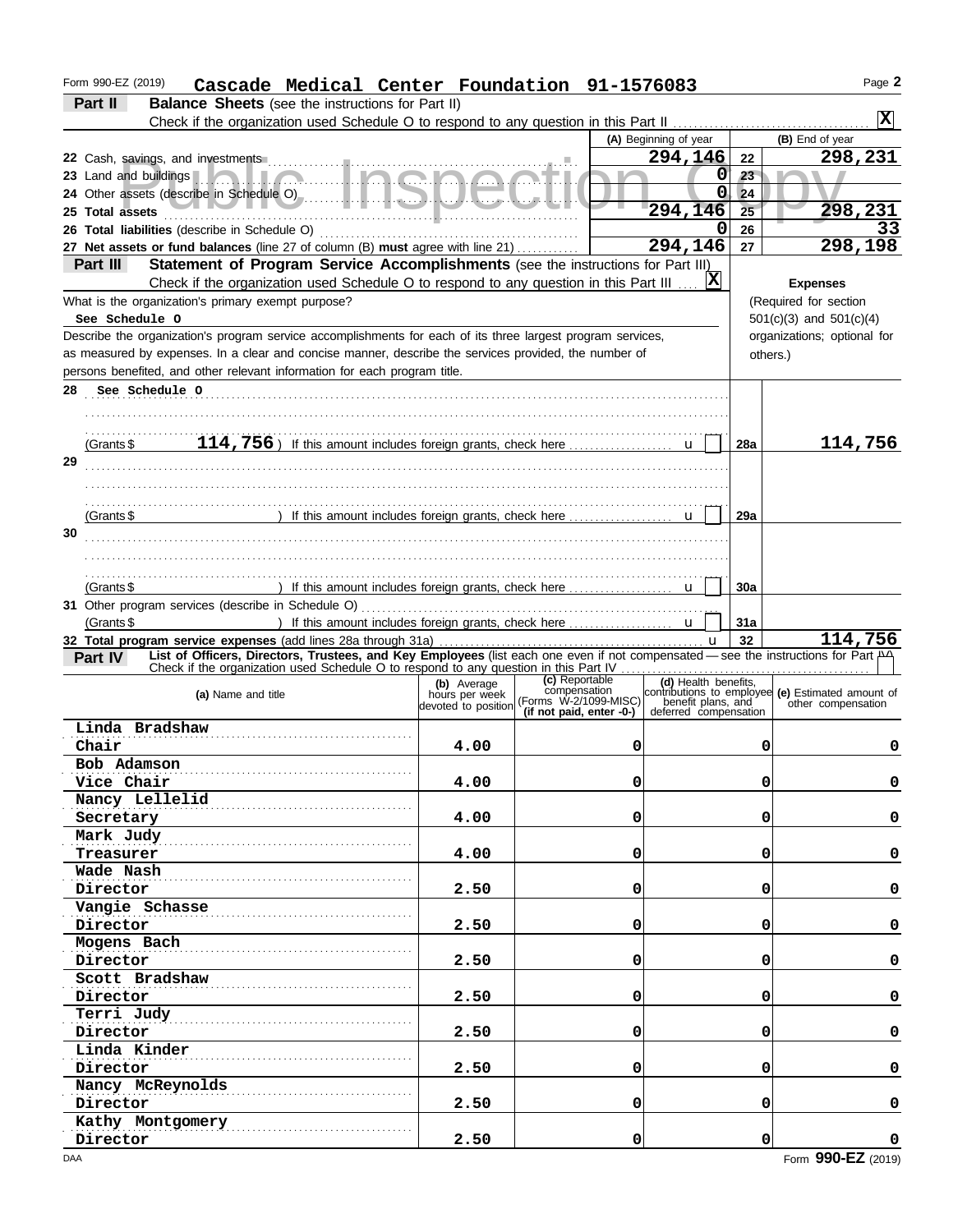|          | Form 990-EZ (2019)<br>Cascade Medical Center Foundation 91-1576083                                                                                                                                                                          |                 |             | Page 3       |
|----------|---------------------------------------------------------------------------------------------------------------------------------------------------------------------------------------------------------------------------------------------|-----------------|-------------|--------------|
|          | Part V<br>Other Information (Note the Schedule A and personal benefit contract statement requirements in the                                                                                                                                |                 |             | $\mathbf{x}$ |
|          | instructions for Part V.) Check if the organization used Schedule O to respond to any question in this Part V.                                                                                                                              |                 | Yes         | No           |
| 33       | Did the organization engage in any significant activity not previously reported to the IRS? If "Yes," provide a                                                                                                                             |                 |             |              |
|          | detailed description of each activity in Schedule O                                                                                                                                                                                         | 33              |             | X            |
| 34       | Were any significant changes made to the organizing or governing documents? If "Yes," attach a conformed                                                                                                                                    |                 |             |              |
|          | copy of the amended documents if they reflect a change to the organization's name. Otherwise, explain the                                                                                                                                   |                 |             |              |
| 35a      | change on Schedule O. See instructions<br>Did the organization have unrelated business gross income of \$1,000 or more during the year from business                                                                                        | 34              | $\mathbf x$ |              |
|          | activities (such as those reported on lines 2, 6a, and 7a, among others)?                                                                                                                                                                   | 35a             |             | X            |
| b        | If "Yes" to line 35a, has the organization filed a Form 990-T for the year? If "No," provide an explanation in Schedule O                                                                                                                   | 35b             |             |              |
| c        | Was the organization a section $501(c)(4)$ , $501(c)(5)$ , or $501(c)(6)$ organization subject to section $6033(e)$ notice,                                                                                                                 |                 |             |              |
|          | reporting, and proxy tax requirements during the year? If "Yes," complete Schedule C, Part III                                                                                                                                              | 35c             |             | X            |
| 36       | Did the organization undergo a liquidation, dissolution, termination, or significant disposition of net assets                                                                                                                              |                 |             |              |
|          | during the year? If "Yes," complete applicable parts of Schedule N                                                                                                                                                                          | 36              |             | X            |
| 37a      | $\mathbf 0$<br>Enter amount of political expenditures, direct or indirect, as described in the instructions $\mathbf{u}$ $\mathbf{37a}$                                                                                                     | 37b             |             | X            |
| b<br>38a | Did the organization file Form 1120-POL for this year?<br>Did the organization borrow from, or make any loans to, any officer, director, trustee, or key employee; or were                                                                  |                 |             |              |
|          | any such loans made in a prior year and still outstanding at the end of the tax year covered by this return?                                                                                                                                | 38a             |             | X            |
| b        | If "Yes," complete Schedule L, Part II, and enter the total amount involved<br>38b                                                                                                                                                          |                 |             |              |
| 39       | Section 501(c)(7) organizations. Enter:                                                                                                                                                                                                     |                 |             |              |
| а        | Initiation fees and capital contributions included on line 9<br>39a                                                                                                                                                                         |                 |             |              |
| b        | 39 <sub>b</sub>                                                                                                                                                                                                                             |                 |             |              |
| 40a      | Section 501(c)(3) organizations. Enter amount of tax imposed on the organization during the year under:<br>0                                                                                                                                |                 |             |              |
| b        | $\overline{\mathbf{0}}$ ; section 4912 <b>u</b> $\overline{\mathbf{0}}$ ; section 4955 <b>u</b><br>section 4911 <b>u</b><br>Section 501(c)(3), 501(c)(4), and 501(c)(29) organizations. Did the organization engage in any section 4958     |                 |             |              |
|          | excess benefit transaction during the year, or did it engage in an excess benefit transaction in a prior year                                                                                                                               |                 |             |              |
|          | that has not been reported on any of its prior Forms 990 or 990-EZ? If "Yes," complete Schedule L, Part I                                                                                                                                   | 40 <sub>b</sub> |             | x            |
| c        | Section $501(c)(3)$ , $501(c)(4)$ , and $501(c)(29)$ organizations. Enter amount of tax imposed                                                                                                                                             |                 |             |              |
|          | on organization managers or disqualified persons during the year under sections 4912,                                                                                                                                                       |                 |             |              |
|          | 0<br>4955, and 4958<br>u —                                                                                                                                                                                                                  |                 |             |              |
|          | Section 501(c)(3), 501(c)(4), and 501(c)(29) organizations. Enter amount of tax on line<br>0                                                                                                                                                |                 |             |              |
| е        | 40c reimbursed by the organization<br>u<br>All organizations. At any time during the tax year, was the organization a party to a prohibited tax shelter                                                                                     |                 |             |              |
|          | transaction? If "Yes," complete Form 8886-T                                                                                                                                                                                                 | 40e             |             | x            |
| 41       | List the states with which a copy of this return is filed $\bf{u}$ None                                                                                                                                                                     |                 |             |              |
|          | Telephone no. u 509-548-2523<br>42a The organization's books are in care of uMarlene Ferrell                                                                                                                                                |                 |             |              |
|          | 817 Commercial Street                                                                                                                                                                                                                       |                 |             |              |
|          | 98826<br>$ZIP + 4$ <b>u</b><br>Located at <b>u</b> Leavenworth<br><b>WA</b>                                                                                                                                                                 |                 |             |              |
| b        | At any time during the calendar year, did the organization have an interest in or a signature or other authority over<br>a financial account in a foreign country (such as a bank account, securities account, or other financial account)? |                 | Yes         | No<br>X      |
|          | If "Yes," enter the name of the foreign country <b>u</b>                                                                                                                                                                                    | 42 <sub>b</sub> |             |              |
|          | See the instructions for exceptions and filing requirements for FinCEN Form 114, Report of Foreign Bank and                                                                                                                                 |                 |             |              |
|          | Financial Accounts (FBAR).                                                                                                                                                                                                                  |                 |             |              |
| c        | At any time during the calendar year, did the organization maintain an office outside the United States?                                                                                                                                    | 42c             |             | X            |
|          | If "Yes," enter the name of the foreign country <b>u</b>                                                                                                                                                                                    |                 |             |              |
| 43       |                                                                                                                                                                                                                                             |                 |             | u∣           |
|          |                                                                                                                                                                                                                                             |                 | Yes         | No           |
| 44a      | Did the organization maintain any donor advised funds during the year? If "Yes," Form 990 must be                                                                                                                                           |                 |             |              |
|          |                                                                                                                                                                                                                                             | 44a             |             | X            |
| b        | Did the organization operate one or more hospital facilities during the year? If "Yes," Form 990 must be                                                                                                                                    |                 |             |              |
|          |                                                                                                                                                                                                                                             | 44b             |             | <u>x</u>     |
| c        |                                                                                                                                                                                                                                             | 44c             |             | $\mathbf x$  |
| d        | If "Yes" to line 44c, has the organization filed a Form 720 to report these payments? If "No," provide an                                                                                                                                   |                 |             |              |
| 45а      | Did the organization have a controlled entity within the meaning of section 512(b)(13)?                                                                                                                                                     | 44d<br>45a      |             | $\mathbf x$  |
| b        | Did the organization receive any payment from or engage in any transaction with a controlled entity within the                                                                                                                              |                 |             |              |
|          | meaning of section 512(b)(13)? If "Yes," Form 990 and Schedule R may need to be completed instead of                                                                                                                                        |                 |             |              |
|          |                                                                                                                                                                                                                                             | 45b             |             | X            |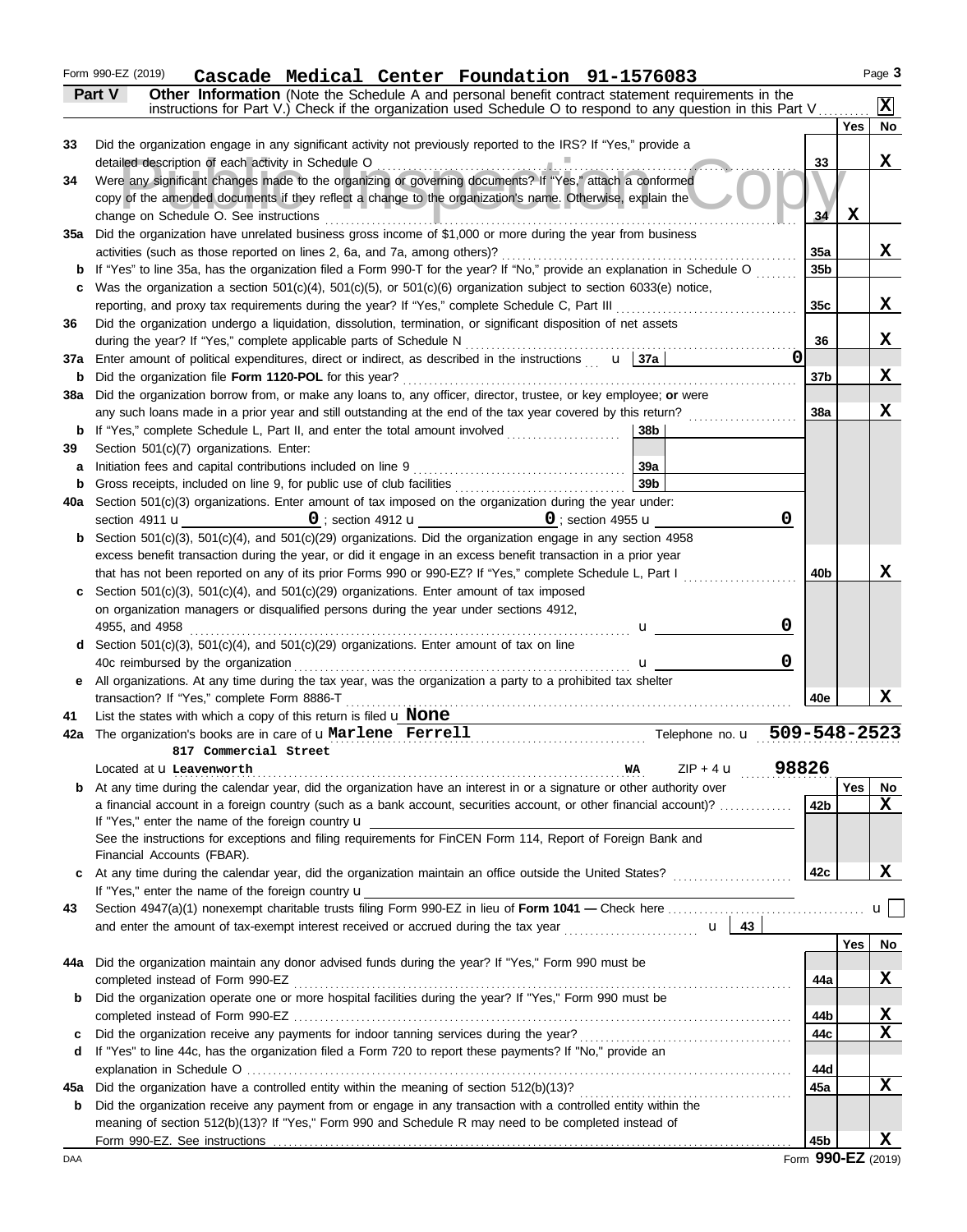|                                                                                                                                                                |                | Form 990-EZ (2019)                      |                                             |                                                                            |                                |  | Cascade Medical Center Foundation 91-1576083                                                                                                                                                                                                                                                                             |                         |                    |                                             |                     |                                 |            | Page 4       |
|----------------------------------------------------------------------------------------------------------------------------------------------------------------|----------------|-----------------------------------------|---------------------------------------------|----------------------------------------------------------------------------|--------------------------------|--|--------------------------------------------------------------------------------------------------------------------------------------------------------------------------------------------------------------------------------------------------------------------------------------------------------------------------|-------------------------|--------------------|---------------------------------------------|---------------------|---------------------------------|------------|--------------|
| 46                                                                                                                                                             |                |                                         |                                             |                                                                            |                                |  | Did the organization engage, directly or indirectly, in political campaign activities on behalf of or in opposition                                                                                                                                                                                                      |                         |                    |                                             |                     | 46                              | <b>Yes</b> | No<br>X      |
|                                                                                                                                                                | <b>Part VI</b> |                                         | 50 and 51.                                  | Section 501(c)(3) Organizations Only                                       |                                |  | All section 501(c)(3) organizations must answer questions 47-49b and 52, and complete the tables for lines<br>Check if the organization used Schedule O to respond to any question in this Part VI                                                                                                                       |                         |                    |                                             |                     |                                 |            |              |
| 47<br>48                                                                                                                                                       |                |                                         |                                             | year? If "Yes," complete Schedule C, Part II                               |                                |  | Did the organization engage in lobbying activities or have a section 501(h) election in effect during the tax<br>Is the organization a school as described in section $170(b)(1)(A)(ii)?$ If "Yes," complete Schedule E                                                                                                  |                         |                    |                                             |                     | 47<br>48                        | Yes        | No<br>X<br>X |
| 49a<br>b<br>50                                                                                                                                                 |                |                                         |                                             | If "Yes," was the related organization a section 527 organization?         |                                |  | Did the organization make any transfers to an exempt non-charitable related organization?<br>Complete this table for the organization's five highest compensated employees (other than officers, directors, trustees, and key                                                                                            |                         |                    | <u> 1986 - Johann Barbara, martin a</u>     |                     | 49a<br>49b                      |            | X            |
| employees) who each received more than \$100,000 of compensation from the organization. If there is none, enter "None."<br>(a) Name and title of each employee |                |                                         |                                             | (b) Average<br>hours per week<br>devoted to position (Forms W-2/1099-MISC) | (c) Reportable<br>compensation |  | (d) Health benefits,<br>contributions to employee<br>benefit plans, and<br>deferred compensation                                                                                                                                                                                                                         | (e) Estimated amount of | other compensation |                                             |                     |                                 |            |              |
|                                                                                                                                                                | None           |                                         |                                             |                                                                            |                                |  |                                                                                                                                                                                                                                                                                                                          |                         |                    |                                             |                     |                                 |            |              |
|                                                                                                                                                                |                |                                         |                                             |                                                                            |                                |  |                                                                                                                                                                                                                                                                                                                          |                         |                    |                                             |                     |                                 |            |              |
|                                                                                                                                                                |                |                                         |                                             |                                                                            |                                |  |                                                                                                                                                                                                                                                                                                                          |                         |                    |                                             |                     |                                 |            |              |
|                                                                                                                                                                |                |                                         |                                             |                                                                            |                                |  |                                                                                                                                                                                                                                                                                                                          |                         |                    |                                             |                     |                                 |            |              |
|                                                                                                                                                                |                |                                         |                                             |                                                                            |                                |  |                                                                                                                                                                                                                                                                                                                          |                         |                    |                                             |                     |                                 |            |              |
| f<br>51                                                                                                                                                        |                |                                         |                                             | Total number of other employees paid over \$100,000                        |                                |  | Complete this table for the organization's five highest compensated independent contractors who each received more than<br>\$100,000 of compensation from the organization. If there is none, enter "None."                                                                                                              |                         |                    |                                             |                     |                                 |            |              |
|                                                                                                                                                                |                |                                         |                                             | (a) Name and business address of each independent contractor               |                                |  |                                                                                                                                                                                                                                                                                                                          | (b) Type of service     |                    |                                             |                     | (c) Compensation                |            |              |
| None                                                                                                                                                           |                |                                         |                                             |                                                                            |                                |  |                                                                                                                                                                                                                                                                                                                          |                         |                    |                                             |                     |                                 |            |              |
|                                                                                                                                                                |                |                                         |                                             |                                                                            |                                |  |                                                                                                                                                                                                                                                                                                                          |                         |                    |                                             |                     |                                 |            |              |
|                                                                                                                                                                |                |                                         |                                             |                                                                            |                                |  |                                                                                                                                                                                                                                                                                                                          |                         |                    |                                             |                     |                                 |            |              |
|                                                                                                                                                                |                |                                         |                                             |                                                                            |                                |  |                                                                                                                                                                                                                                                                                                                          |                         |                    |                                             |                     |                                 |            |              |
|                                                                                                                                                                |                |                                         |                                             |                                                                            |                                |  |                                                                                                                                                                                                                                                                                                                          |                         |                    |                                             |                     |                                 |            |              |
| d<br>52                                                                                                                                                        |                |                                         | completed Schedule A                        |                                                                            |                                |  | Total number of other independent contractors each receiving over \$100,000<br>Did the organization complete Schedule A? Note: All section 501(c)(3) organizations must attach a                                                                                                                                         |                         |                    |                                             | ΙX                  | Yes                             |            | No           |
|                                                                                                                                                                |                |                                         |                                             |                                                                            |                                |  | Under penalties of perjury, I declare that I have examined this return, including accompanying schedules and statements, and to the best of my knowledge and belief, it is<br>true, correct, and complete. Declaration of preparer (other than officer) is based on all information of which preparer has any knowledge. |                         |                    |                                             |                     |                                 |            |              |
| Sign<br>Here                                                                                                                                                   |                |                                         | Signature of officer                        | Mark Judy<br>Type or print name and title                                  |                                |  |                                                                                                                                                                                                                                                                                                                          | Treasurer               | Date               |                                             |                     |                                 |            |              |
| Paid                                                                                                                                                           |                |                                         | Print/Type preparer's name<br>Thomas Dingus |                                                                            |                                |  | Preparer's signature                                                                                                                                                                                                                                                                                                     |                         | Date               | Check<br>04/17/20                           | if<br>self-employed | PTIN                            | P00951009  |              |
| <b>Preparer</b>                                                                                                                                                | Use Only       | Firm's name $\}$<br>Firm's address $\}$ |                                             | Dingus,<br>12015 E                                                         | Main Ave<br>Spokane Valley,    |  | Zarecor & Associates,<br>99206<br>WA                                                                                                                                                                                                                                                                                     | PLLC                    |                    | Firm's $EIN$ $\}$<br>Phone no. 509-242-0874 |                     | 20-0079326                      |            |              |
|                                                                                                                                                                |                |                                         |                                             |                                                                            |                                |  | May the IRS discuss this return with the preparer shown above? See instructions                                                                                                                                                                                                                                          |                         |                    |                                             |                     | X <br>Yes<br>Form 990-EZ (2019) |            | <b>No</b>    |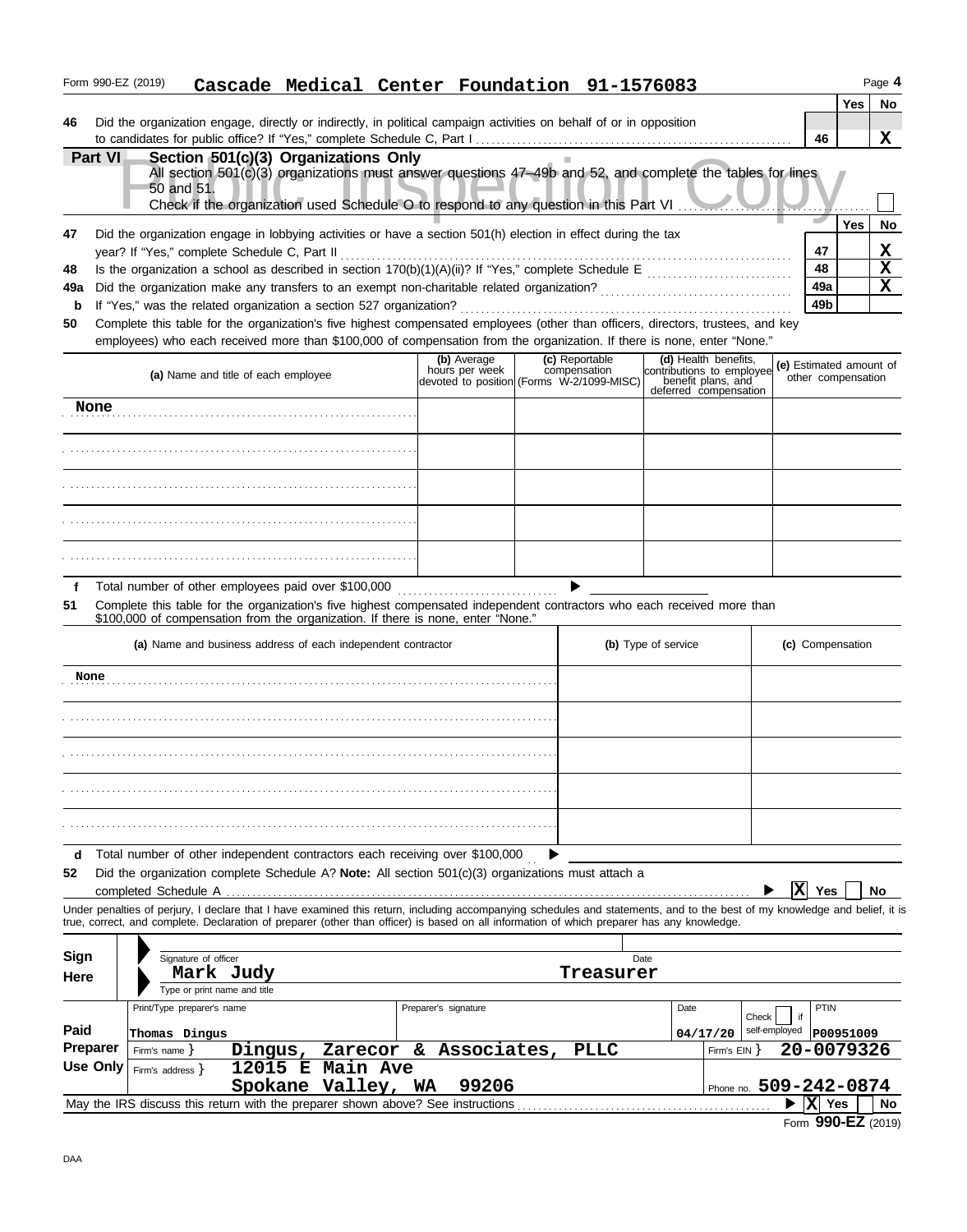| Form 990-EZ (2019)<br>Cascade Medical Center Foundation 91-1576083                                                                            |       |                          |                       |            | Page 2                                                                                                                                                                                                             |
|-----------------------------------------------------------------------------------------------------------------------------------------------|-------|--------------------------|-----------------------|------------|--------------------------------------------------------------------------------------------------------------------------------------------------------------------------------------------------------------------|
| Part II<br><b>Balance Sheets</b> (see the instructions for Part II)                                                                           |       |                          |                       |            |                                                                                                                                                                                                                    |
| Check if the organization used Schedule O to respond to any question in this Part II                                                          |       |                          |                       |            |                                                                                                                                                                                                                    |
|                                                                                                                                               |       |                          | (A) Beginning of year |            | (B) End of year                                                                                                                                                                                                    |
|                                                                                                                                               |       |                          | $\mathbf 0$           | 22         |                                                                                                                                                                                                                    |
| 23 Land and buildings <b>A.A.L.I.C.I.O.I.O.O.C.I.O.O.C.I.</b>                                                                                 |       |                          | 0                     | $23 -$     |                                                                                                                                                                                                                    |
|                                                                                                                                               |       |                          | 0                     | 24         |                                                                                                                                                                                                                    |
| 25 Total assets <b>All According to the Contract of the Contract of Total assets</b>                                                          |       |                          | $\overline{0}$        | 25         | 0                                                                                                                                                                                                                  |
|                                                                                                                                               |       |                          | $\mathbf 0$           | 26         | 0                                                                                                                                                                                                                  |
| 27 Net assets or fund balances (line 27 of column (B) must agree with line 21)                                                                |       |                          | $\mathbf 0$           | 27         | 0                                                                                                                                                                                                                  |
| Statement of Program Service Accomplishments (see the instructions for Part III)<br>Part III                                                  |       |                          |                       |            |                                                                                                                                                                                                                    |
| Check if the organization used Schedule O to respond to any question in this Part III                                                         |       |                          |                       |            | <b>Expenses</b>                                                                                                                                                                                                    |
| What is the organization's primary exempt purpose?                                                                                            |       |                          |                       |            | (Required for section                                                                                                                                                                                              |
|                                                                                                                                               |       |                          |                       |            | $501(c)(3)$ and $501(c)(4)$                                                                                                                                                                                        |
| Describe the organization's program service accomplishments for each of its three largest program services,                                   |       |                          |                       |            | organizations; optional for                                                                                                                                                                                        |
| as measured by expenses. In a clear and concise manner, describe the services provided, the number of                                         |       |                          |                       |            | others.)                                                                                                                                                                                                           |
| persons benefited, and other relevant information for each program title.                                                                     |       |                          |                       |            |                                                                                                                                                                                                                    |
| 28                                                                                                                                            |       |                          |                       |            |                                                                                                                                                                                                                    |
|                                                                                                                                               |       |                          |                       |            |                                                                                                                                                                                                                    |
|                                                                                                                                               |       |                          |                       |            |                                                                                                                                                                                                                    |
| (Grants \$                                                                                                                                    |       |                          | $\mathbf{u}$          | <b>28a</b> |                                                                                                                                                                                                                    |
| 29                                                                                                                                            |       |                          |                       |            |                                                                                                                                                                                                                    |
|                                                                                                                                               |       |                          |                       |            |                                                                                                                                                                                                                    |
|                                                                                                                                               |       |                          |                       |            |                                                                                                                                                                                                                    |
| ) If this amount includes foreign grants, check here<br>(Grants \$                                                                            |       |                          | $\mathbf{u}$          | 29a        |                                                                                                                                                                                                                    |
| 30                                                                                                                                            |       |                          |                       |            |                                                                                                                                                                                                                    |
|                                                                                                                                               |       |                          |                       |            |                                                                                                                                                                                                                    |
|                                                                                                                                               |       |                          |                       |            |                                                                                                                                                                                                                    |
| (Grants \$                                                                                                                                    |       |                          |                       | 30a        |                                                                                                                                                                                                                    |
|                                                                                                                                               |       |                          |                       |            |                                                                                                                                                                                                                    |
| (Grants $$$                                                                                                                                   |       |                          |                       | 31a        |                                                                                                                                                                                                                    |
| 32 Total program service expenses (add lines 28a through 31a)                                                                                 |       |                          |                       | 32         |                                                                                                                                                                                                                    |
| List of Officers, Directors, Trustees, and Key Employees (list each one even if not compensated — see the instructions for Part AD<br>Part IV |       |                          |                       |            |                                                                                                                                                                                                                    |
|                                                                                                                                               |       |                          |                       |            | (b) Average (c) Reportable (d) Health benefits,<br>hours per week compensation contributions to employee (e) Estimated amount of<br>devoted to position (Forms W-2/1099-MISC) benefit plans, and characteristic of |
| (a) Name and title                                                                                                                            |       |                          |                       |            |                                                                                                                                                                                                                    |
|                                                                                                                                               |       | (if not paid, enter -0-) | deferred compensation |            |                                                                                                                                                                                                                    |
| Ted Montgomery                                                                                                                                |       |                          |                       |            |                                                                                                                                                                                                                    |
| Director                                                                                                                                      | 2.50  |                          | $\mathbf{0}$          | 0          | U                                                                                                                                                                                                                  |
| Kathi Nash                                                                                                                                    |       |                          |                       |            |                                                                                                                                                                                                                    |
| Director                                                                                                                                      | 2.50  |                          | 0                     | 0          | 0                                                                                                                                                                                                                  |
| Scott Schimelfenig                                                                                                                            |       |                          |                       |            | 0                                                                                                                                                                                                                  |
| Director<br>Strode Weaver                                                                                                                     | 2.50  |                          | 0                     | 0          |                                                                                                                                                                                                                    |
|                                                                                                                                               |       |                          | 0                     | 0          | 0                                                                                                                                                                                                                  |
| Director<br>Ken West                                                                                                                          | 2.50  |                          |                       |            |                                                                                                                                                                                                                    |
| Director                                                                                                                                      | 2.50  |                          | 0                     | 0          | 0                                                                                                                                                                                                                  |
| Dana Wilson                                                                                                                                   |       |                          |                       |            |                                                                                                                                                                                                                    |
| Director                                                                                                                                      | 2.50  |                          | 0                     | 0          | 0                                                                                                                                                                                                                  |
| Jeff Wilson                                                                                                                                   |       |                          |                       |            |                                                                                                                                                                                                                    |
| Director                                                                                                                                      | 2.50  |                          | 0                     | 0          | 0                                                                                                                                                                                                                  |
| Emily Groby                                                                                                                                   |       |                          |                       |            |                                                                                                                                                                                                                    |
| Coordinator                                                                                                                                   | 24.00 |                          | 9,764                 | 0          | 0                                                                                                                                                                                                                  |
| Marlene Ferrell                                                                                                                               |       |                          |                       |            |                                                                                                                                                                                                                    |
| Coordinator                                                                                                                                   | 24.00 | 22,027                   |                       | 0          | 0                                                                                                                                                                                                                  |
|                                                                                                                                               |       |                          |                       |            |                                                                                                                                                                                                                    |
|                                                                                                                                               |       |                          |                       |            |                                                                                                                                                                                                                    |
|                                                                                                                                               |       |                          |                       |            |                                                                                                                                                                                                                    |
|                                                                                                                                               |       |                          |                       |            |                                                                                                                                                                                                                    |
|                                                                                                                                               |       |                          |                       |            |                                                                                                                                                                                                                    |
|                                                                                                                                               |       |                          |                       |            |                                                                                                                                                                                                                    |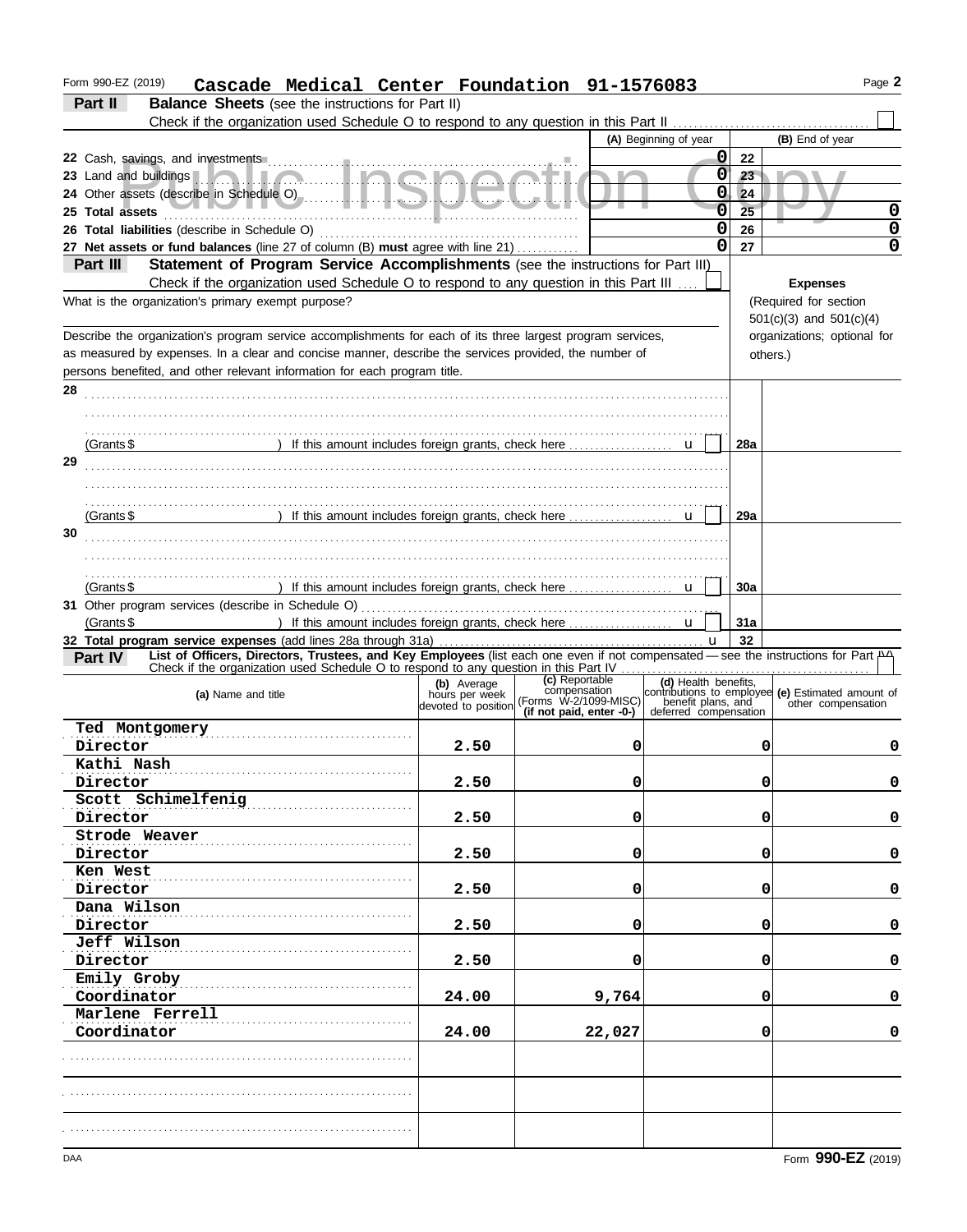| <b>SCHEDULE A</b> |                            |                  |                                                            | <b>Public Charity Status and Public Support</b>                                                                                                                                                                                                                                                                                                                                                                                                                                  |     |                          |                        |            |                                      |  |  |
|-------------------|----------------------------|------------------|------------------------------------------------------------|----------------------------------------------------------------------------------------------------------------------------------------------------------------------------------------------------------------------------------------------------------------------------------------------------------------------------------------------------------------------------------------------------------------------------------------------------------------------------------|-----|--------------------------|------------------------|------------|--------------------------------------|--|--|
|                   | (Form 990 or 990-EZ)       |                  |                                                            | Complete if the organization is a section 501(c)(3) organization or a section 4947(a)(1) nonexempt charitable trust.                                                                                                                                                                                                                                                                                                                                                             |     |                          |                        |            | 9                                    |  |  |
|                   | Department of the Treasury |                  |                                                            | u Attach to Form 990 or Form 990-EZ.                                                                                                                                                                                                                                                                                                                                                                                                                                             |     |                          |                        |            | Open to Public                       |  |  |
|                   | Internal Revenue Service   |                  |                                                            | Inspection<br>u Go to www.irs.gov/Form990 for instructions and the latest information.                                                                                                                                                                                                                                                                                                                                                                                           |     |                          |                        |            |                                      |  |  |
|                   | Name of the organization   |                  |                                                            | Cascade Medical Center Foundation                                                                                                                                                                                                                                                                                                                                                                                                                                                |     |                          |                        | 91-1576083 | Employer identification number       |  |  |
|                   | Part I                     |                  |                                                            | Reason for Public Charity Status (All organizations must complete this part.) See instructions.                                                                                                                                                                                                                                                                                                                                                                                  |     |                          |                        |            |                                      |  |  |
|                   |                            |                  |                                                            | The organization is not a private foundation because it is: (For lines 1 through 12, check only one box.)                                                                                                                                                                                                                                                                                                                                                                        |     |                          |                        |            |                                      |  |  |
| 1                 |                            |                  |                                                            | A church, convention of churches, or association of churches described in section 170(b)(1)(A)(i).                                                                                                                                                                                                                                                                                                                                                                               |     |                          |                        |            |                                      |  |  |
| 2<br>3            |                            |                  |                                                            | A school described in section 170(b)(1)(A)(ii). (Attach Schedule E (Form 990 or 990-EZ).)<br>A hospital or a cooperative hospital service organization described in section 170(b)(1)(A)(iii).                                                                                                                                                                                                                                                                                   |     |                          |                        |            |                                      |  |  |
| 4                 |                            |                  |                                                            | A medical research organization operated in conjunction with a hospital described in section 170(b)(1)(A)(iii). Enter the hospital's name,                                                                                                                                                                                                                                                                                                                                       |     |                          |                        |            |                                      |  |  |
|                   |                            | city, and state: |                                                            |                                                                                                                                                                                                                                                                                                                                                                                                                                                                                  |     |                          |                        |            |                                      |  |  |
| 5                 |                            |                  |                                                            | An organization operated for the benefit of a college or university owned or operated by a governmental unit described in                                                                                                                                                                                                                                                                                                                                                        |     |                          |                        |            |                                      |  |  |
|                   |                            |                  | section 170(b)(1)(A)(iv). (Complete Part II.)              |                                                                                                                                                                                                                                                                                                                                                                                                                                                                                  |     |                          |                        |            |                                      |  |  |
| 6<br>7            | x                          |                  | described in section 170(b)(1)(A)(vi). (Complete Part II.) | A federal, state, or local government or governmental unit described in section 170(b)(1)(A)(v).<br>An organization that normally receives a substantial part of its support from a governmental unit or from the general public                                                                                                                                                                                                                                                 |     |                          |                        |            |                                      |  |  |
| 8                 |                            |                  |                                                            | A community trust described in section 170(b)(1)(A)(vi). (Complete Part II.)                                                                                                                                                                                                                                                                                                                                                                                                     |     |                          |                        |            |                                      |  |  |
| 9                 | university:                |                  |                                                            | An agricultural research organization described in section 170(b)(1)(A)(ix) operated in conjunction with a land-grant college<br>or university or a non-land-grant college of agriculture (see instructions). Enter the name, city, and state of the college or                                                                                                                                                                                                                  |     |                          |                        |            |                                      |  |  |
| 10                |                            |                  |                                                            | An organization that normally receives: (1) more than 33 1/3% of its support from contributions, membership fees, and gross<br>receipts from activities related to its exempt functions—subject to certain exceptions, and (2) no more than 33 1/3% of its<br>support from gross investment income and unrelated business taxable income (less section 511 tax) from businesses<br>acquired by the organization after June 30, 1975. See section 509(a)(2). (Complete Part III.) |     |                          |                        |            |                                      |  |  |
| 11                |                            |                  |                                                            | An organization organized and operated exclusively to test for public safety. See section 509(a)(4).                                                                                                                                                                                                                                                                                                                                                                             |     |                          |                        |            |                                      |  |  |
| 12                |                            |                  |                                                            | An organization organized and operated exclusively for the benefit of, to perform the functions of, or to carry out the purposes<br>of one or more publicly supported organizations described in section 509(a)(1) or section 509(a)(2). See section 509(a)(3).<br>Check the box in lines 12a through 12d that describes the type of supporting organization and complete lines 12e, 12f, and 12g.                                                                               |     |                          |                        |            |                                      |  |  |
|                   | a                          |                  |                                                            | Type I. A supporting organization operated, supervised, or controlled by its supported organization(s), typically by giving<br>the supported organization(s) the power to regularly appoint or elect a majority of the directors or trustees of the<br>supporting organization. You must complete Part IV, Sections A and B.                                                                                                                                                     |     |                          |                        |            |                                      |  |  |
|                   | b                          |                  |                                                            | Type II. A supporting organization supervised or controlled in connection with its supported organization(s), by having<br>control or management of the supporting organization vested in the same persons that control or manage the supported                                                                                                                                                                                                                                  |     |                          |                        |            |                                      |  |  |
|                   |                            |                  |                                                            | organization(s). You must complete Part IV, Sections A and C.<br>Type III functionally integrated. A supporting organization operated in connection with, and functionally integrated with,<br>its supported organization(s) (see instructions). You must complete Part IV, Sections A, D, and E.                                                                                                                                                                                |     |                          |                        |            |                                      |  |  |
|                   | d                          |                  |                                                            | Type III non-functionally integrated. A supporting organization operated in connection with its supported organization(s)<br>that is not functionally integrated. The organization generally must satisfy a distribution requirement and an attentiveness                                                                                                                                                                                                                        |     |                          |                        |            |                                      |  |  |
|                   |                            |                  |                                                            | requirement (see instructions). You must complete Part IV, Sections A and D, and Part V.                                                                                                                                                                                                                                                                                                                                                                                         |     |                          |                        |            |                                      |  |  |
|                   | е                          |                  |                                                            | Check this box if the organization received a written determination from the IRS that it is a Type I, Type II, Type III<br>functionally integrated, or Type III non-functionally integrated supporting organization.                                                                                                                                                                                                                                                             |     |                          |                        |            |                                      |  |  |
|                   | f<br>g                     |                  | Enter the number of supported organizations                | Provide the following information about the supported organization(s).                                                                                                                                                                                                                                                                                                                                                                                                           |     |                          |                        |            |                                      |  |  |
|                   | (i) Name of supported      |                  | (ii) EIN                                                   | (iii) Type of organization                                                                                                                                                                                                                                                                                                                                                                                                                                                       |     | (iv) Is the organization | (v) Amount of monetary |            | (vi) Amount of                       |  |  |
|                   | organization               |                  |                                                            | (described on lines 1-10                                                                                                                                                                                                                                                                                                                                                                                                                                                         |     | listed in your governing | support (see           |            | other support (see                   |  |  |
|                   |                            |                  |                                                            | above (see instructions))                                                                                                                                                                                                                                                                                                                                                                                                                                                        | Yes | document?<br>No          | instructions)          |            | instructions)                        |  |  |
| (A)               |                            |                  |                                                            |                                                                                                                                                                                                                                                                                                                                                                                                                                                                                  |     |                          |                        |            |                                      |  |  |
| (B)               |                            |                  |                                                            |                                                                                                                                                                                                                                                                                                                                                                                                                                                                                  |     |                          |                        |            |                                      |  |  |
| (C)               |                            |                  |                                                            |                                                                                                                                                                                                                                                                                                                                                                                                                                                                                  |     |                          |                        |            |                                      |  |  |
| (D)               |                            |                  |                                                            |                                                                                                                                                                                                                                                                                                                                                                                                                                                                                  |     |                          |                        |            |                                      |  |  |
| (E)               |                            |                  |                                                            |                                                                                                                                                                                                                                                                                                                                                                                                                                                                                  |     |                          |                        |            |                                      |  |  |
| Total             |                            |                  |                                                            |                                                                                                                                                                                                                                                                                                                                                                                                                                                                                  |     |                          |                        |            |                                      |  |  |
|                   |                            |                  |                                                            | For Paperwork Reduction Act Notice, see the Instructions for Form 990 or 990-EZ.                                                                                                                                                                                                                                                                                                                                                                                                 |     |                          |                        |            | Schedule A (Form 990 or 990-EZ) 2019 |  |  |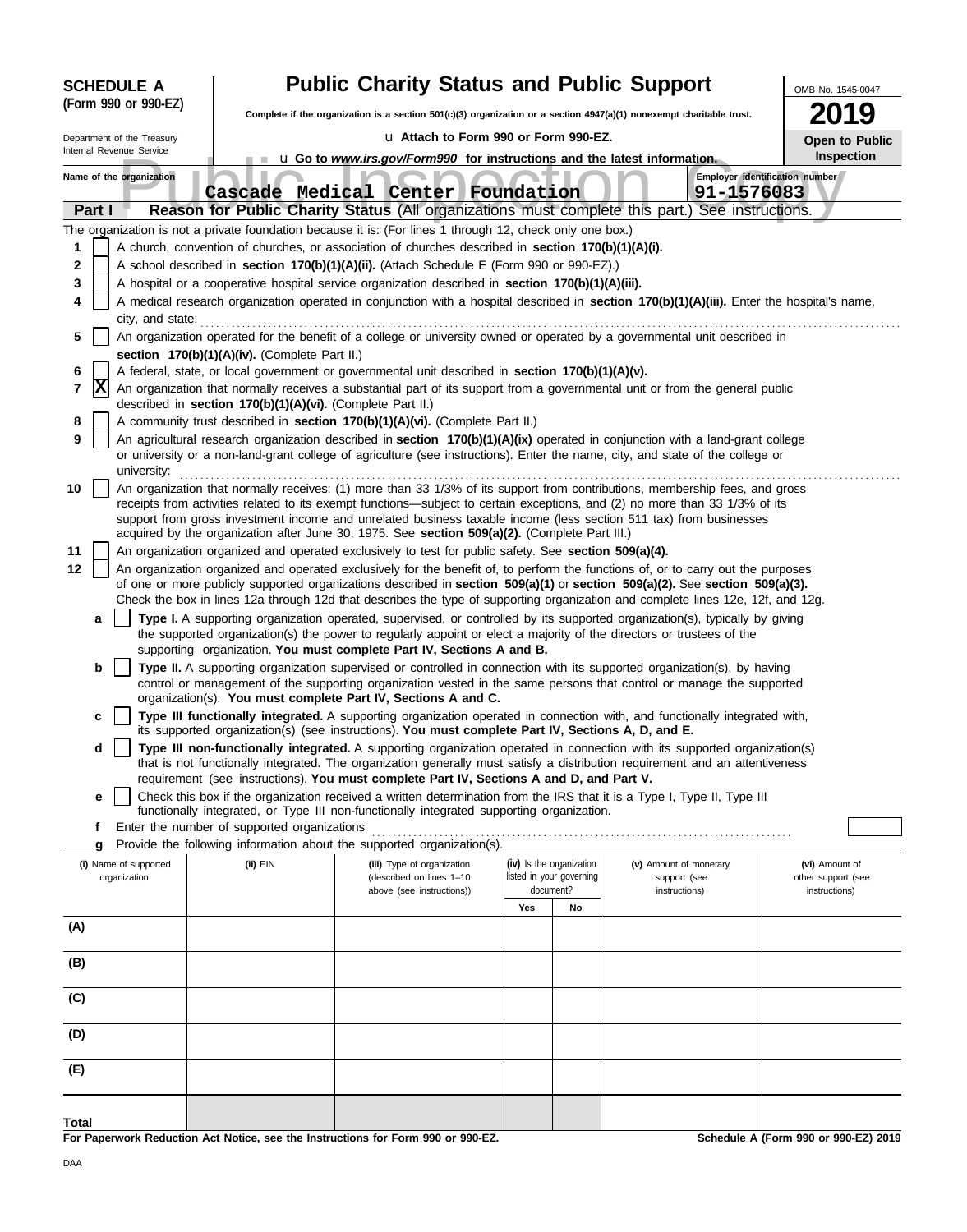Schedule A (Form 990 or 990-EZ) 2019 **Cascade Medical Center Foundation 9l-l576083** Page **2 Cascade Medical Center Foundation 91-1576083**

| Part II | Support Schedule for Organizations Described in Sections 170(b)(1)(A)(iv) and 170(b)(1)(A)(vi)                    |
|---------|-------------------------------------------------------------------------------------------------------------------|
|         | (Complete only if you checked the box on line 5, 7, or 8 of Part I or if the organization failed to qualify under |
|         | Part III. If the organization fails to qualify under the tests listed below, please complete Part III.)           |
|         |                                                                                                                   |

|           | Section A. Public Support                                                                                                                                                                                          |          |          |          |            |          |                                          |
|-----------|--------------------------------------------------------------------------------------------------------------------------------------------------------------------------------------------------------------------|----------|----------|----------|------------|----------|------------------------------------------|
|           | Calendar year (or fiscal year beginning in) u                                                                                                                                                                      | (a) 2015 | (b) 2016 | (c) 2017 | $(d)$ 2018 | (e) 2019 | (f) Total                                |
| 1         | Gifts, grants, contributions, and<br>membership fees received. (Do not                                                                                                                                             |          |          |          |            |          |                                          |
|           | include any "unusual grants.")                                                                                                                                                                                     | 93,862   | 77,336   | 75,818   | 77,375     | 98,633   | 423,024                                  |
| 2         | Tax revenues levied for the<br>organization's benefit and either paid<br>to or expended on its behalf                                                                                                              |          |          |          |            |          |                                          |
| 3         | The value of services or facilities<br>furnished by a governmental unit to the<br>organization without charge                                                                                                      |          |          |          |            |          |                                          |
| 4         | Total. Add lines 1 through 3                                                                                                                                                                                       | 93,862   | 77,336   | 75,818   | 77,375     | 98,633   | 423,024                                  |
| 5         | The portion of total contributions by<br>each person (other than a<br>governmental unit or publicly<br>supported organization) included on<br>line 1 that exceeds 2% of the amount<br>shown on line 11, column (f) |          |          |          |            |          |                                          |
| 6         | Public support. Subtract line 5 from line 4                                                                                                                                                                        |          |          |          |            |          | 423,024                                  |
|           | Section B. Total Support                                                                                                                                                                                           |          |          |          |            |          |                                          |
|           | Calendar year (or fiscal year beginning in) <b>u</b>                                                                                                                                                               | (a) 2015 | (b) 2016 | (c) 2017 | $(d)$ 2018 | (e) 2019 | (f) Total                                |
| 7         | Amounts from line 4                                                                                                                                                                                                | 93,862   | 77,336   | 75,818   | 77,375     | 98,633   | 423,024                                  |
| 8         | Gross income from interest, dividends,<br>payments received on securities loans,<br>rents, royalties, and income from<br>similar sources                                                                           | 6,899    | 7,615    | 20,425   | 14,689     | 8,126    | 57,754                                   |
| 9         | Net income from unrelated business<br>activities, whether or not the business<br>is regularly carried on                                                                                                           |          |          |          |            |          |                                          |
| 10        | Other income. Do not include gain or<br>loss from the sale of capital assets<br>(Explain in Part VI.)                                                                                                              | 182      | 199      | 360      |            |          | 741                                      |
| 11        | Total support. Add lines 7 through 10                                                                                                                                                                              |          |          |          |            |          | 481,519                                  |
| 12        | Gross receipts from related activities, etc. (see instructions)                                                                                                                                                    |          |          |          |            | 12       |                                          |
| 13        | First five years. If the Form 990 is for the organization's first, second, third, fourth, or fifth tax year as a section $501(c)(3)$                                                                               |          |          |          |            |          |                                          |
|           | organization, check this box and stop here                                                                                                                                                                         |          |          |          |            |          |                                          |
|           | Section C. Computation of Public Support Percentage                                                                                                                                                                |          |          |          |            |          |                                          |
| 14        |                                                                                                                                                                                                                    |          |          |          |            | 14       | 87.85%                                   |
| 15<br>16a | 33 1/3% support test-2019. If the organization did not check the box on line 13, and line 14 is 33 1/3% or more, check this                                                                                        |          |          |          |            | 15       | 87.37%                                   |
|           |                                                                                                                                                                                                                    |          |          |          |            |          | $\blacktriangleright$ $\boxed{\text{X}}$ |
| b         | box and stop here. The organization qualifies as a publicly supported organization<br>33 1/3% support test-2018. If the organization did not check a box on line 13 or 16a, and line 15 is 33 1/3% or more, check  |          |          |          |            |          |                                          |
|           | this box and stop here. The organization qualifies as a publicly supported organization                                                                                                                            |          |          |          |            |          |                                          |
|           | 17a 10%-facts-and-circumstances test-2019. If the organization did not check a box on line 13, 16a, or 16b, and line 14 is                                                                                         |          |          |          |            |          |                                          |
|           | 10% or more, and if the organization meets the "facts-and-circumstances" test, check this box and stop here. Explain in                                                                                            |          |          |          |            |          |                                          |
|           | Part VI how the organization meets the "facts-and-circumstances" test. The organization qualifies as a publicly supported                                                                                          |          |          |          |            |          |                                          |
|           | organization                                                                                                                                                                                                       |          |          |          |            |          |                                          |
| b         | 10%-facts-and-circumstances test-2018. If the organization did not check a box on line 13, 16a, 16b, or 17a, and line                                                                                              |          |          |          |            |          |                                          |
|           | 15 is 10% or more, and if the organization meets the "facts-and-circumstances" test, check this box and stop here.                                                                                                 |          |          |          |            |          |                                          |
|           | Explain in Part VI how the organization meets the "facts-and-circumstances" test. The organization qualifies as a publicly                                                                                         |          |          |          |            |          |                                          |
|           | supported organization contains and contains a supported organization contains a supported organization                                                                                                            |          |          |          |            |          |                                          |
| 18        | Private foundation. If the organization did not check a box on line 13, 16a, 16b, 17a, or 17b, check this box and see                                                                                              |          |          |          |            |          |                                          |
|           | instructions                                                                                                                                                                                                       |          |          |          |            |          |                                          |
|           |                                                                                                                                                                                                                    |          |          |          |            |          |                                          |

**Schedule A (Form 990 or 990-EZ) 2019**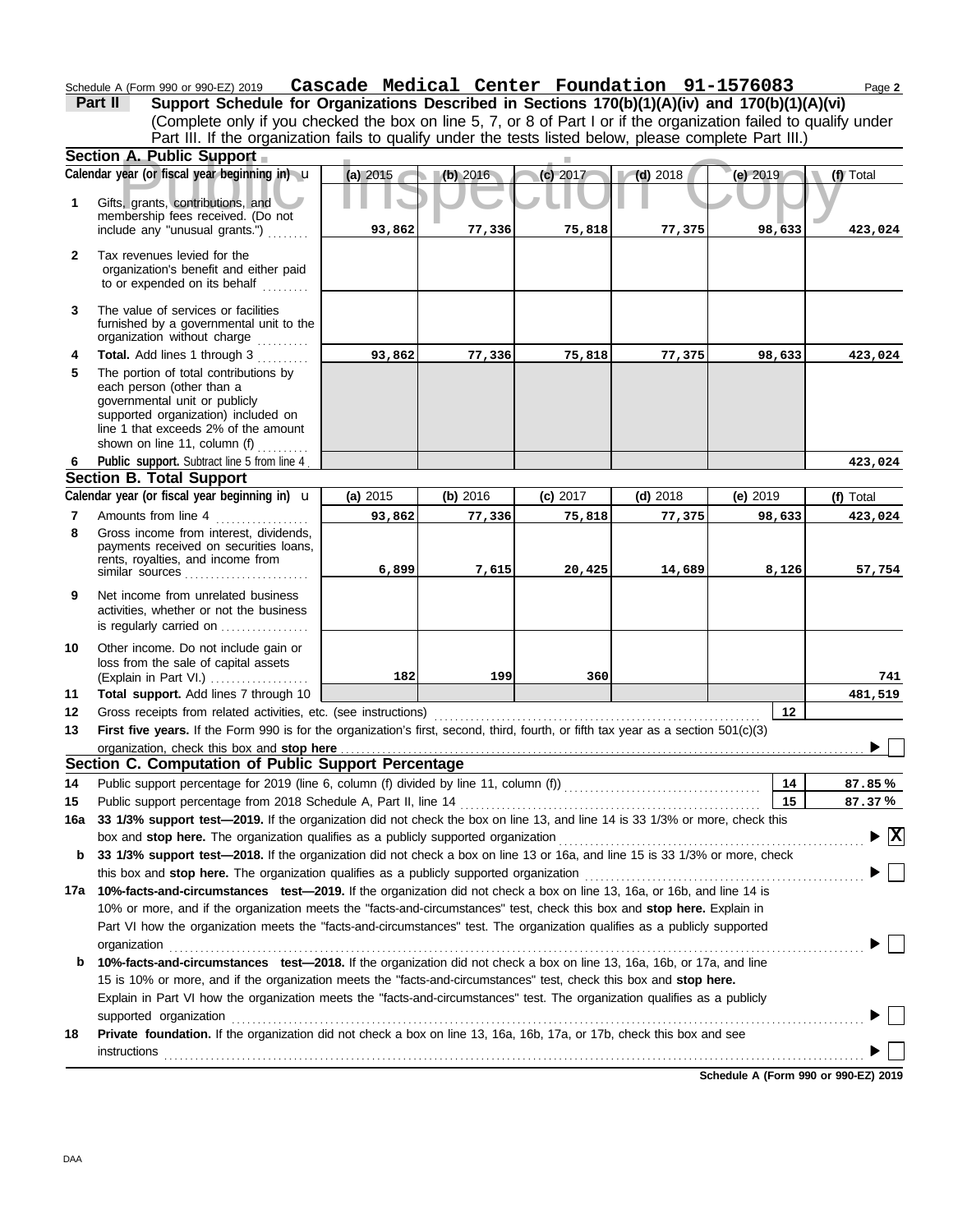### Schedule A (Form 990 or 990-EZ) 2019 Page **3 Cascade Medical Center Foundation 91-1576083**

| Part III | Support Schedule for Organizations Described in Section 509(a)(2)                                                  |
|----------|--------------------------------------------------------------------------------------------------------------------|
|          | (Complete only if you checked the box on line 10 of Part I or if the organization failed to qualify under Part II. |
|          | If the organization fails to qualify under the tests listed below, please complete Part II.)                       |
|          |                                                                                                                    |

|     | Section A. Public Support                                                                                                                                                                                                                                       |            |          |            |            |            |           |
|-----|-----------------------------------------------------------------------------------------------------------------------------------------------------------------------------------------------------------------------------------------------------------------|------------|----------|------------|------------|------------|-----------|
|     | Calendar year (or fiscal year beginning in) u                                                                                                                                                                                                                   | (a) 2015   | (b) 2016 | $(c)$ 2017 | $(d)$ 2018 | (e) 2019   | (f) Total |
| 1   | Gifts, grants, contributions, and membership fees<br>received. (Do not include any "unusual grants.")                                                                                                                                                           |            |          |            |            |            |           |
| 2   | Gross receipts from admissions, merchandise<br>sold or services performed, or facilities<br>furnished in any activity that is related to the<br>organization's tax-exempt purpose                                                                               |            |          |            |            |            |           |
| 3   | Gross receipts from activities that are not an<br>unrelated trade or business under section 513                                                                                                                                                                 |            |          |            |            |            |           |
| 4   | Tax revenues levied for the<br>organization's benefit and either paid<br>to or expended on its behalf                                                                                                                                                           |            |          |            |            |            |           |
| 5   | The value of services or facilities<br>furnished by a governmental unit to the<br>organization without charge<br>.                                                                                                                                              |            |          |            |            |            |           |
| 6   | Total. Add lines 1 through 5<br>in de la calendaria.<br>Notas de la calendaria                                                                                                                                                                                  |            |          |            |            |            |           |
|     | 7a Amounts included on lines 1, 2, and 3<br>received from disqualified persons                                                                                                                                                                                  |            |          |            |            |            |           |
| b   | Amounts included on lines 2 and 3<br>received from other than disqualified<br>persons that exceed the greater of \$5,000<br>or 1% of the amount on line 13 for the year                                                                                         |            |          |            |            |            |           |
| c   | Add lines 7a and 7b<br>.                                                                                                                                                                                                                                        |            |          |            |            |            |           |
| 8   | Public support. (Subtract line 7c from                                                                                                                                                                                                                          |            |          |            |            |            |           |
|     |                                                                                                                                                                                                                                                                 |            |          |            |            |            |           |
|     | <b>Section B. Total Support</b>                                                                                                                                                                                                                                 |            |          |            |            |            |           |
|     | Calendar year (or fiscal year beginning in) $\mathbf u$                                                                                                                                                                                                         | (a) $2015$ | (b) 2016 | $(c)$ 2017 | $(d)$ 2018 | $(e)$ 2019 | (f) Total |
| 9   | Amounts from line 6                                                                                                                                                                                                                                             |            |          |            |            |            |           |
| 10a | Gross income from interest, dividends,<br>payments received on securities loans, rents,<br>royalties, and income from similar sources.                                                                                                                          |            |          |            |            |            |           |
|     | Unrelated business taxable income (less<br>section 511 taxes) from businesses<br>acquired after June 30, 1975                                                                                                                                                   |            |          |            |            |            |           |
| c   | Add lines 10a and 10b                                                                                                                                                                                                                                           |            |          |            |            |            |           |
| 11  | Net income from unrelated business<br>activities not included in line 10b, whether<br>or not the business is regularly carried on                                                                                                                               |            |          |            |            |            |           |
| 12  | Other income. Do not include gain or<br>loss from the sale of capital assets<br>(Explain in Part VI.)                                                                                                                                                           |            |          |            |            |            |           |
| 13  | Total support. (Add lines 9, 10c, 11,                                                                                                                                                                                                                           |            |          |            |            |            |           |
|     | and 12.)                                                                                                                                                                                                                                                        |            |          |            |            |            |           |
| 14  | First five years. If the Form 990 is for the organization's first, second, third, fourth, or fifth tax year as a section $501(c)(3)$                                                                                                                            |            |          |            |            |            |           |
|     | organization, check this box and stop here                                                                                                                                                                                                                      |            |          |            |            |            |           |
|     | Section C. Computation of Public Support Percentage                                                                                                                                                                                                             |            |          |            |            |            |           |
| 15  |                                                                                                                                                                                                                                                                 |            |          |            |            | 15         | %         |
| 16  |                                                                                                                                                                                                                                                                 |            |          |            |            | 16         | $\%$      |
|     | Section D. Computation of Investment Income Percentage                                                                                                                                                                                                          |            |          |            |            |            |           |
| 17  |                                                                                                                                                                                                                                                                 |            |          |            |            | 17         | $\%$      |
| 18  |                                                                                                                                                                                                                                                                 |            |          |            |            | 18         | $\%$      |
| 19a | 33 1/3% support tests-2019. If the organization did not check the box on line 14, and line 15 is more than 33 1/3%, and line                                                                                                                                    |            |          |            |            |            |           |
| b   | 17 is not more than 33 1/3%, check this box and stop here. The organization qualifies as a publicly supported organization<br>33 1/3% support tests—2018. If the organization did not check a box on line 14 or line 19a, and line 16 is more than 33 1/3%, and |            |          |            |            |            |           |
|     | line 18 is not more than 33 1/3%, check this box and stop here. The organization qualifies as a publicly supported organization                                                                                                                                 |            |          |            |            |            |           |
| 20  |                                                                                                                                                                                                                                                                 |            |          |            |            |            |           |
|     |                                                                                                                                                                                                                                                                 |            |          |            |            |            |           |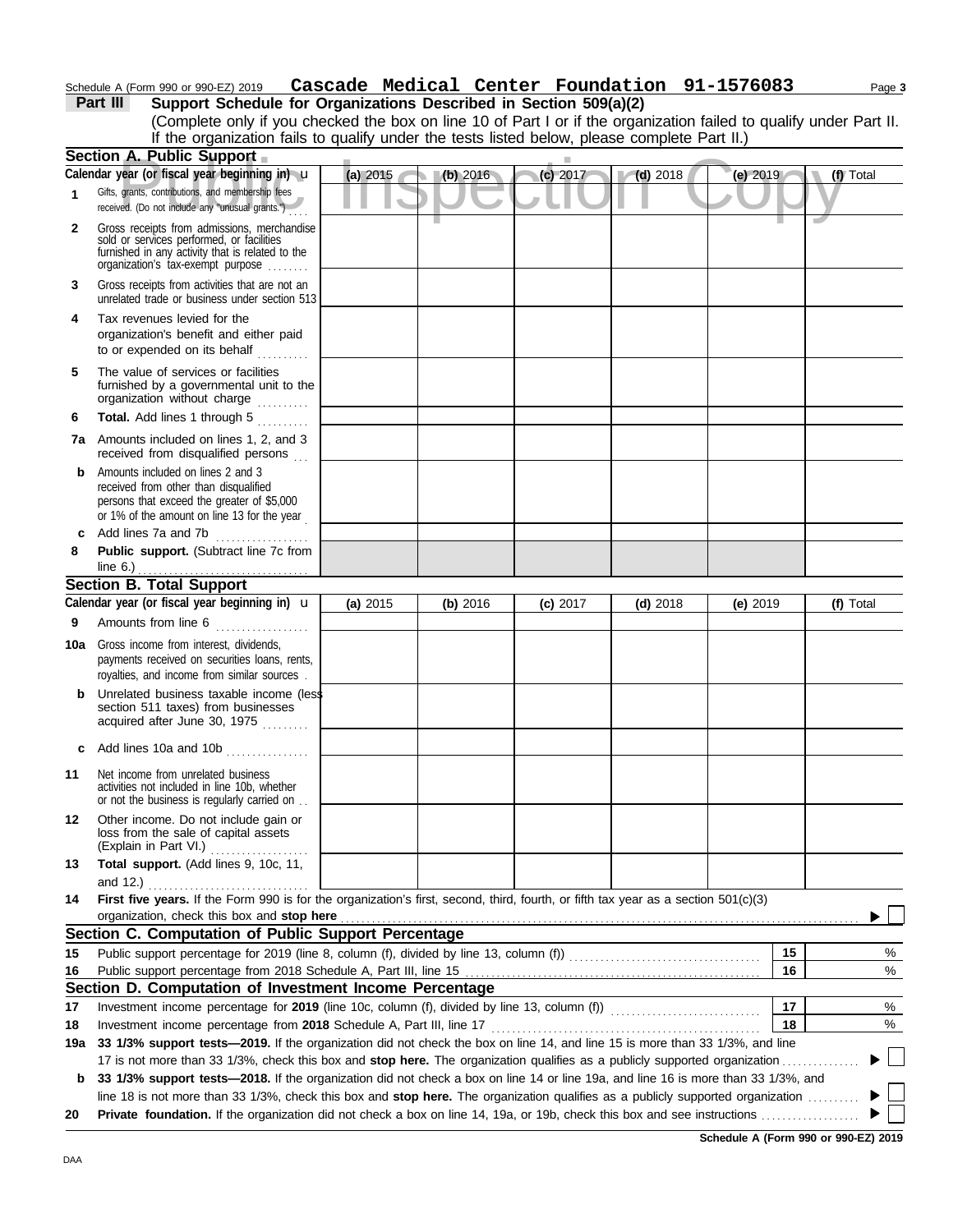## Schedule A (Form 990 or 990-EZ) 2019 Page **4 Cascade Medical Center Foundation 91-1576083**

|              | Part IV                                                                                                             | <b>Supporting Organizations</b> |     |    |  |  |  |  |  |  |
|--------------|---------------------------------------------------------------------------------------------------------------------|---------------------------------|-----|----|--|--|--|--|--|--|
|              | (Complete only if you checked a box in line 12 on Part I. If you checked 12a of Part I, complete Sections A         |                                 |     |    |  |  |  |  |  |  |
|              | and B. If you checked 12b of Part I, complete Sections A and C. If you checked 12c of Part I, complete              |                                 |     |    |  |  |  |  |  |  |
|              | Sections A, D, and E. If you checked 12d of Part I, complete Sections A and D, and complete Part V.)                |                                 |     |    |  |  |  |  |  |  |
|              | Section A. All Supporting Organizations                                                                             |                                 |     |    |  |  |  |  |  |  |
|              |                                                                                                                     |                                 | Yes | No |  |  |  |  |  |  |
| 1            | Are all of the organization's supported organizations listed by name in the organization's governing                |                                 |     |    |  |  |  |  |  |  |
|              | documents? If "No," describe in Part VI how the supported organizations are designated. If designated by            |                                 |     |    |  |  |  |  |  |  |
|              | class or purpose, describe the designation. If historic and continuing relationship, explain.                       | 1                               |     |    |  |  |  |  |  |  |
| $\mathbf{2}$ | Did the organization have any supported organization that does not have an IRS determination of status              |                                 |     |    |  |  |  |  |  |  |
|              | under section 509(a)(1) or (2)? If "Yes," explain in Part VI how the organization determined that the supported     |                                 |     |    |  |  |  |  |  |  |
|              | organization was described in section 509(a)(1) or (2).                                                             | $\mathbf{2}$                    |     |    |  |  |  |  |  |  |
| За           | Did the organization have a supported organization described in section $501(c)(4)$ , (5), or (6)? If "Yes," answer |                                 |     |    |  |  |  |  |  |  |
|              | $(b)$ and $(c)$ below.                                                                                              | 3a                              |     |    |  |  |  |  |  |  |
| b            | Did the organization confirm that each supported organization qualified under section $501(c)(4)$ , (5), or (6) and |                                 |     |    |  |  |  |  |  |  |
|              | satisfied the public support tests under section 509(a)(2)? If "Yes," describe in Part VI when and how the          |                                 |     |    |  |  |  |  |  |  |
|              | organization made the determination.                                                                                | 3b                              |     |    |  |  |  |  |  |  |
| c            | Did the organization ensure that all support to such organizations was used exclusively for section $170(c)(2)(B)$  |                                 |     |    |  |  |  |  |  |  |
|              | purposes? If "Yes," explain in Part VI what controls the organization put in place to ensure such use.              | 3c                              |     |    |  |  |  |  |  |  |
| 4a           | Was any supported organization not organized in the United States ("foreign supported organization")? If            |                                 |     |    |  |  |  |  |  |  |
|              | "Yes," and if you checked 12a or 12b in Part I, answer (b) and (c) below.                                           | 4a                              |     |    |  |  |  |  |  |  |
| b            | Did the organization have ultimate control and discretion in deciding whether to make grants to the foreign         |                                 |     |    |  |  |  |  |  |  |
|              | supported organization? If "Yes," describe in Part VI how the organization had such control and discretion          |                                 |     |    |  |  |  |  |  |  |
|              | despite being controlled or supervised by or in connection with its supported organizations.                        | 4b                              |     |    |  |  |  |  |  |  |
| c            | Did the organization support any foreign supported organization that does not have an IRS determination             |                                 |     |    |  |  |  |  |  |  |
|              | under sections $501(c)(3)$ and $509(a)(1)$ or (2)? If "Yes," explain in Part VI what controls the organization used |                                 |     |    |  |  |  |  |  |  |
|              | to ensure that all support to the foreign supported organization was used exclusively for section $170(c)(2)(B)$    |                                 |     |    |  |  |  |  |  |  |
|              | purposes.                                                                                                           | 4с                              |     |    |  |  |  |  |  |  |
| 5a           | Did the organization add, substitute, or remove any supported organizations during the tax year? If "Yes,"          |                                 |     |    |  |  |  |  |  |  |
|              | answer (b) and (c) below (if applicable). Also, provide detail in Part VI, including (i) the names and EIN          |                                 |     |    |  |  |  |  |  |  |
|              | numbers of the supported organizations added, substituted, or removed; (ii) the reasons for each such action;       |                                 |     |    |  |  |  |  |  |  |
|              | (iii) the authority under the organization's organizing document authorizing such action; and (iv) how the action   |                                 |     |    |  |  |  |  |  |  |
|              | was accomplished (such as by amendment to the organizing document).                                                 | 5a                              |     |    |  |  |  |  |  |  |
| b            | Type I or Type II only. Was any added or substituted supported organization part of a class already                 |                                 |     |    |  |  |  |  |  |  |
|              | designated in the organization's organizing document?                                                               | 5b                              |     |    |  |  |  |  |  |  |
|              | Substitutions only. Was the substitution the result of an event beyond the organization's control?                  | 5c                              |     |    |  |  |  |  |  |  |
| c            |                                                                                                                     |                                 |     |    |  |  |  |  |  |  |
| 6            | Did the organization provide support (whether in the form of grants or the provision of services or facilities) to  |                                 |     |    |  |  |  |  |  |  |
|              | anyone other than (i) its supported organizations, (ii) individuals that are part of the charitable class benefited |                                 |     |    |  |  |  |  |  |  |
|              | by one or more of its supported organizations, or (iii) other supporting organizations that also support or         |                                 |     |    |  |  |  |  |  |  |
|              | benefit one or more of the filing organization's supported organizations? If "Yes," provide detail in Part VI.      | 6                               |     |    |  |  |  |  |  |  |
| 7            | Did the organization provide a grant, loan, compensation, or other similar payment to a substantial contributor     |                                 |     |    |  |  |  |  |  |  |
|              | (as defined in section $4958(c)(3)(C)$ ), a family member of a substantial contributor, or a 35% controlled entity  |                                 |     |    |  |  |  |  |  |  |
|              | with regard to a substantial contributor? If "Yes," complete Part I of Schedule L (Form 990 or 990-EZ).             | $\overline{7}$                  |     |    |  |  |  |  |  |  |
| 8            | Did the organization make a loan to a disqualified person (as defined in section 4958) not described in line 7?     |                                 |     |    |  |  |  |  |  |  |
|              | If "Yes," complete Part I of Schedule L (Form 990 or 990-EZ).                                                       | 8                               |     |    |  |  |  |  |  |  |
| 9a           | Was the organization controlled directly or indirectly at any time during the tax year by one or more               |                                 |     |    |  |  |  |  |  |  |
|              | disqualified persons as defined in section 4946 (other than foundation managers and organizations described         |                                 |     |    |  |  |  |  |  |  |
|              | in section $509(a)(1)$ or $(2)$ ? If "Yes," provide detail in Part VI.                                              | 9а                              |     |    |  |  |  |  |  |  |
| b            | Did one or more disqualified persons (as defined in line 9a) hold a controlling interest in any entity in which     |                                 |     |    |  |  |  |  |  |  |
|              | the supporting organization had an interest? If "Yes," provide detail in Part VI.                                   | 9b                              |     |    |  |  |  |  |  |  |
| c            | Did a disqualified person (as defined in line 9a) have an ownership interest in, or derive any personal benefit     |                                 |     |    |  |  |  |  |  |  |
|              | from, assets in which the supporting organization also had an interest? If "Yes," provide detail in Part VI.        | 9c                              |     |    |  |  |  |  |  |  |
| 10a          | Was the organization subject to the excess business holdings rules of section 4943 because of section               |                                 |     |    |  |  |  |  |  |  |
|              | 4943(f) (regarding certain Type II supporting organizations, and all Type III non-functionally integrated           |                                 |     |    |  |  |  |  |  |  |
|              | supporting organizations)? If "Yes," answer 10b below.                                                              | 10a                             |     |    |  |  |  |  |  |  |
| b            | Did the organization have any excess business holdings in the tax year? (Use Schedule C, Form 4720, to              |                                 |     |    |  |  |  |  |  |  |
|              | determine whether the organization had excess business holdings.)                                                   | 10 <sub>b</sub>                 |     |    |  |  |  |  |  |  |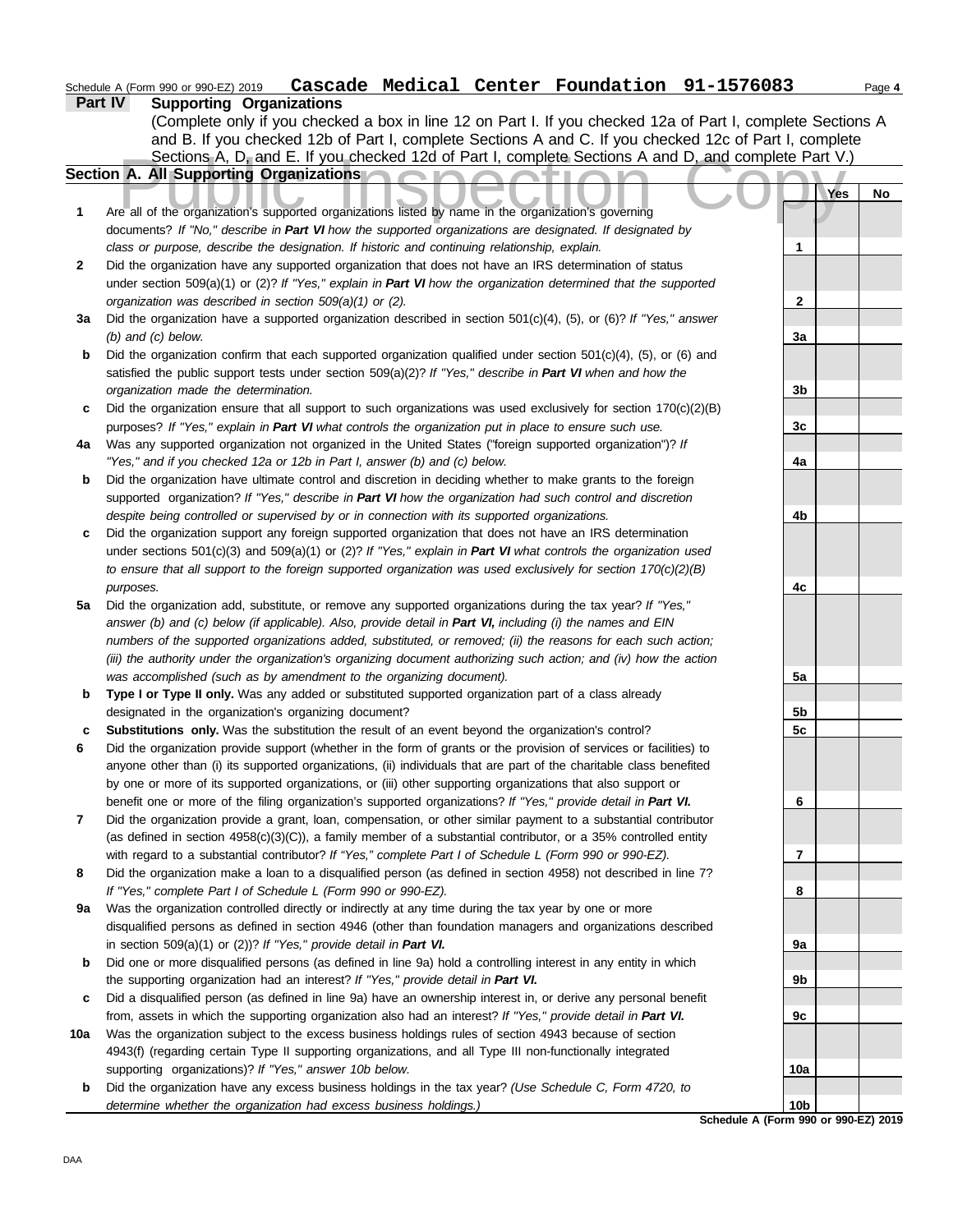# Schedule A (Form 990 or 990-EZ) 2019 Page **5 Cascade Medical Center Foundation 91-1576083**

|    | Part IV<br><b>Supporting Organizations (continued)</b>                                                                                                                                                              |                 |     |    |
|----|---------------------------------------------------------------------------------------------------------------------------------------------------------------------------------------------------------------------|-----------------|-----|----|
|    |                                                                                                                                                                                                                     |                 | Yes | No |
| 11 | Has the organization accepted a gift or contribution from any of the following persons?                                                                                                                             |                 |     |    |
| a  | A person who directly or indirectly controls, either alone or together with persons described in (b) and (c)                                                                                                        |                 |     |    |
|    | below, the governing body of a supported organization?                                                                                                                                                              | 11a             |     |    |
|    | <b>b</b> A family member of a person described in (a) above?                                                                                                                                                        | 11 <sub>b</sub> |     |    |
|    | c A 35% controlled entity of a person described in (a) or (b) above? If "Yes" to a, b, or c, provide detail in Part VI.                                                                                             | 11c             |     |    |
|    | <b>Section B. Type I Supporting Organizations</b>                                                                                                                                                                   |                 |     |    |
|    |                                                                                                                                                                                                                     |                 | Yes | No |
| 1  | Did the directors, trustees, or membership of one or more supported organizations have the power to                                                                                                                 |                 |     |    |
|    | regularly appoint or elect at least a majority of the organization's directors or trustees at all times during the                                                                                                  |                 |     |    |
|    | tax year? If "No," describe in Part VI how the supported organization(s) effectively operated, supervised, or                                                                                                       |                 |     |    |
|    | controlled the organization's activities. If the organization had more than one supported organization,                                                                                                             |                 |     |    |
|    | describe how the powers to appoint and/or remove directors or trustees were allocated among the supported                                                                                                           |                 |     |    |
|    | organizations and what conditions or restrictions, if any, applied to such powers during the tax year.                                                                                                              | 1               |     |    |
| 2  | Did the organization operate for the benefit of any supported organization other than the supported                                                                                                                 |                 |     |    |
|    | organization(s) that operated, supervised, or controlled the supporting organization? If "Yes," explain in Part                                                                                                     |                 |     |    |
|    | VI how providing such benefit carried out the purposes of the supported organization(s) that operated,                                                                                                              |                 |     |    |
|    | supervised, or controlled the supporting organization.                                                                                                                                                              | 2               |     |    |
|    | Section C. Type II Supporting Organizations                                                                                                                                                                         |                 |     |    |
|    |                                                                                                                                                                                                                     |                 | Yes | No |
| 1  | Were a majority of the organization's directors or trustees during the tax year also a majority of the directors                                                                                                    |                 |     |    |
|    | or trustees of each of the organization's supported organization(s)? If "No," describe in Part VI how control                                                                                                       |                 |     |    |
|    | or management of the supporting organization was vested in the same persons that controlled or managed                                                                                                              |                 |     |    |
|    | the supported organization(s).                                                                                                                                                                                      | 1               |     |    |
|    | Section D. All Type III Supporting Organizations                                                                                                                                                                    |                 |     |    |
|    |                                                                                                                                                                                                                     |                 | Yes | No |
| 1  | Did the organization provide to each of its supported organizations, by the last day of the fifth month of the                                                                                                      |                 |     |    |
|    | organization's tax year, (i) a written notice describing the type and amount of support provided during the prior tax                                                                                               |                 |     |    |
|    | year, (ii) a copy of the Form 990 that was most recently filed as of the date of notification, and (iii) copies of the                                                                                              |                 |     |    |
|    | organization's governing documents in effect on the date of notification, to the extent not previously provided?                                                                                                    | 1               |     |    |
| 2  | Were any of the organization's officers, directors, or trustees either (i) appointed or elected by the supported                                                                                                    |                 |     |    |
|    | organization(s) or (ii) serving on the governing body of a supported organization? If "No," explain in Part VI how                                                                                                  |                 |     |    |
|    | the organization maintained a close and continuous working relationship with the supported organization(s).                                                                                                         | 2               |     |    |
| 3  | By reason of the relationship described in (2), did the organization's supported organizations have a<br>significant voice in the organization's investment policies and in directing the use of the organization's |                 |     |    |
|    | income or assets at all times during the tax year? If "Yes," describe in Part VI the role the organization's                                                                                                        |                 |     |    |
|    |                                                                                                                                                                                                                     | 3               |     |    |
|    | supported organizations played in this regard.<br>Section E. Type III Functionally-Integrated Supporting Organizations                                                                                              |                 |     |    |
| 1  | Check the box next to the method that the organization used to satisfy the Integral Part Test during the year (see instructions).                                                                                   |                 |     |    |
| a  | The organization satisfied the Activities Test. Complete line 2 below.                                                                                                                                              |                 |     |    |
| b  | The organization is the parent of each of its supported organizations. Complete line 3 below.                                                                                                                       |                 |     |    |
| c  | The organization supported a governmental entity. Describe in Part VI how you supported a government entity (see instructions).                                                                                     |                 |     |    |
|    |                                                                                                                                                                                                                     |                 |     |    |
| 2  | Activities Test. Answer (a) and (b) below.                                                                                                                                                                          |                 | Yes | No |
| a  | Did substantially all of the organization's activities during the tax year directly further the exempt purposes of                                                                                                  |                 |     |    |
|    | the supported organization(s) to which the organization was responsive? If "Yes," then in Part VI identify                                                                                                          |                 |     |    |
|    | those supported organizations and explain how these activities directly furthered their exempt purposes,                                                                                                            |                 |     |    |
|    | how the organization was responsive to those supported organizations, and how the organization determined                                                                                                           |                 |     |    |
|    | that these activities constituted substantially all of its activities.                                                                                                                                              | 2a              |     |    |
| b  | Did the activities described in (a) constitute activities that, but for the organization's involvement, one or more                                                                                                 |                 |     |    |
|    | of the organization's supported organization(s) would have been engaged in? If "Yes," explain in Part VI the                                                                                                        |                 |     |    |
|    | reasons for the organization's position that its supported organization(s) would have engaged in these                                                                                                              |                 |     |    |

*activities but for the organization's involvement.*

- **3** Parent of Supported Organizations. *Answer (a) and (b) below.*
	- **a** Did the organization have the power to regularly appoint or elect a majority of the officers, directors, or trustees of each of the supported organizations? *Provide details in Part VI.*
- **b** Did the organization exercise a substantial degree of direction over the policies, programs, and activities of each of its supported organizations? *If "Yes," describe in Part VI the role played by the organization in this regard.*

DAA **SChedule A (Form 990 or 990-EZ) 2019 3b**

**2b**

**3a**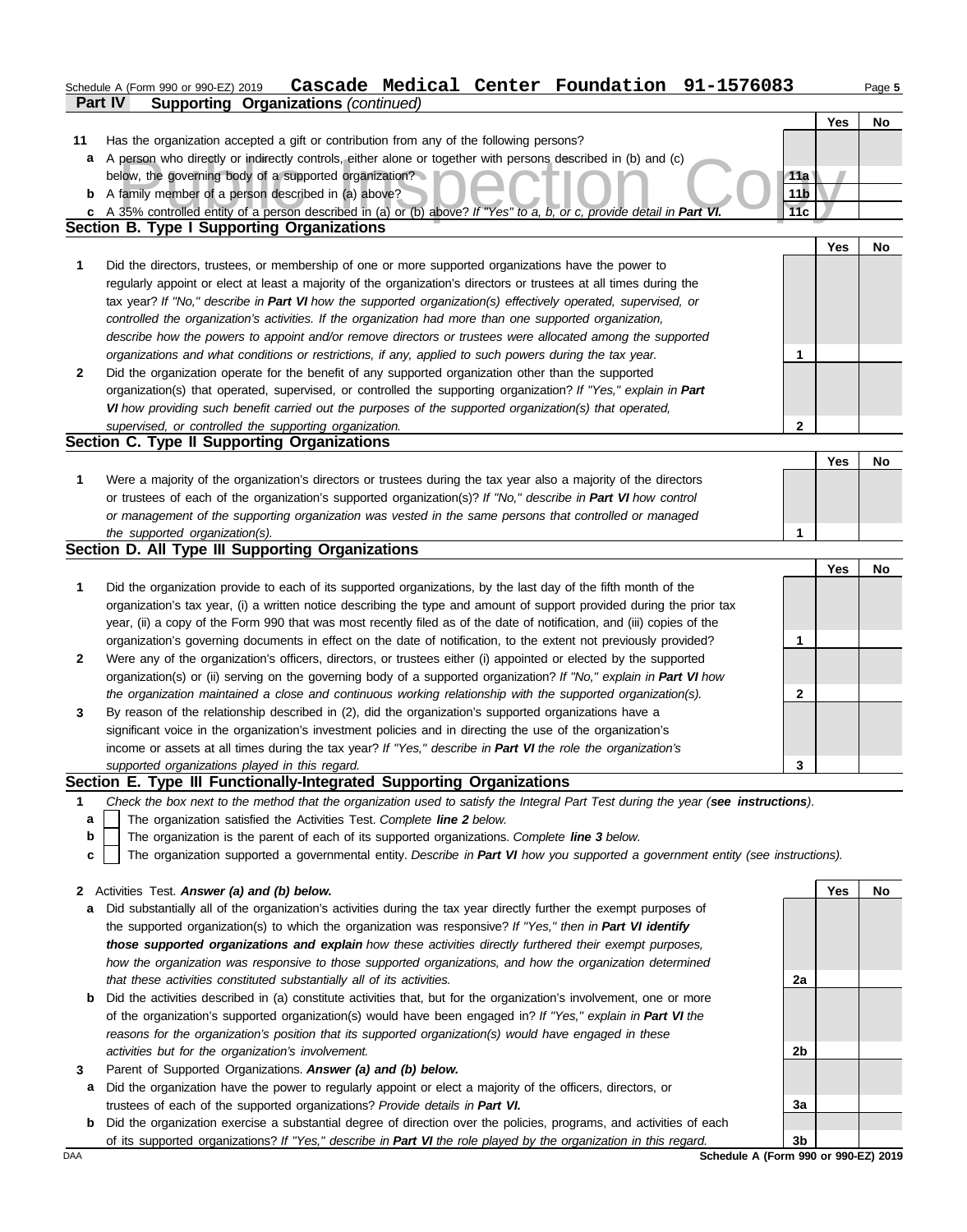| Schedule A (Form 990 or 990-EZ) 2019  Cascade Medical Center Foundation 91-1576083 |  |  | Page 6 |
|------------------------------------------------------------------------------------|--|--|--------|
|                                                                                    |  |  |        |

**Part V Type III Non-Functionally Integrated 509(a)(3) Supporting Organizations** 

**1** Check here if the organization satisfied the Integral Part Test as a qualifying trust on Nov. 20, 1970 (explain in Part VI). **See instructions.** All other Type III non-functionally integrated supporting organizations must complete Sections A through E.

| Section A - Adjusted Net Income                                                                                                                     | (A) Prior Year          | (B) Current Year |                                |
|-----------------------------------------------------------------------------------------------------------------------------------------------------|-------------------------|------------------|--------------------------------|
|                                                                                                                                                     | 1                       |                  | (optional)                     |
| Net short-term capital gain<br>1.                                                                                                                   | $\overline{2}$          |                  |                                |
| Recoveries of prior-year distributions<br>$\mathbf{2}$                                                                                              |                         |                  |                                |
| 3<br>Other gross income (see instructions)                                                                                                          | 3<br>4                  |                  |                                |
| Add lines 1 through 3.<br>4                                                                                                                         |                         |                  |                                |
| 5<br>Depreciation and depletion                                                                                                                     | 5                       |                  |                                |
| Portion of operating expenses paid or incurred for production or<br>6                                                                               |                         |                  |                                |
| collection of gross income or for management, conservation, or                                                                                      |                         |                  |                                |
| maintenance of property held for production of income (see instructions)                                                                            | 6                       |                  |                                |
| Other expenses (see instructions)<br>7                                                                                                              | $\overline{7}$          |                  |                                |
| 8<br>Adjusted Net Income (subtract lines 5, 6, and 7 from line 4)                                                                                   | 8                       |                  |                                |
| <b>Section B - Minimum Asset Amount</b>                                                                                                             |                         | (A) Prior Year   | (B) Current Year<br>(optional) |
| Aggregate fair market value of all non-exempt-use assets (see<br>1                                                                                  |                         |                  |                                |
| instructions for short tax year or assets held for part of year):                                                                                   |                         |                  |                                |
| a Average monthly value of securities                                                                                                               | 1a                      |                  |                                |
| <b>b</b> Average monthly cash balances                                                                                                              | 1 <sub>b</sub>          |                  |                                |
| <b>c</b> Fair market value of other non-exempt-use assets                                                                                           | 1c                      |                  |                                |
| Total (add lines 1a, 1b, and 1c)<br>d                                                                                                               | 1d                      |                  |                                |
| Discount claimed for blockage or other<br>е                                                                                                         |                         |                  |                                |
| factors (explain in detail in Part VI):                                                                                                             |                         |                  |                                |
| Acquisition indebtedness applicable to non-exempt-use assets<br>$\mathbf{2}$                                                                        | $\mathbf{2}$            |                  |                                |
| Subtract line 2 from line 1d.<br>3.                                                                                                                 | 3                       |                  |                                |
| Cash deemed held for exempt use. Enter 1-1/2% of line 3 (for greater amount,<br>4                                                                   |                         |                  |                                |
| see instructions)                                                                                                                                   | 4                       |                  |                                |
| 5<br>Net value of non-exempt-use assets (subtract line 4 from line 3)                                                                               | 5                       |                  |                                |
| 6<br>Multiply line 5 by .035.                                                                                                                       | 6                       |                  |                                |
| $\mathbf{7}$<br>Recoveries of prior-year distributions                                                                                              | $\overline{7}$          |                  |                                |
| 8<br>Minimum Asset Amount (add line 7 to line 6)                                                                                                    | 8                       |                  |                                |
| Section C - Distributable Amount                                                                                                                    |                         |                  | Current Year                   |
| Adjusted net income for prior year (from Section A, line 8, Column A)<br>1                                                                          | 1                       |                  |                                |
| Enter 85% of line 1.<br>$\mathbf{2}$                                                                                                                | $\mathbf{2}$            |                  |                                |
| 3<br>Minimum asset amount for prior year (from Section B, line 8, Column A)                                                                         | 3                       |                  |                                |
| 4<br>Enter greater of line 2 or line 3.                                                                                                             | $\overline{\mathbf{4}}$ |                  |                                |
| 5<br>Income tax imposed in prior year                                                                                                               | 5                       |                  |                                |
| 6<br><b>Distributable Amount.</b> Subtract line 5 from line 4, unless subject to                                                                    |                         |                  |                                |
| emergency temporary reduction (see instructions).                                                                                                   | 6                       |                  |                                |
| $\overline{7}$<br>Check here if the current year is the organization's first as a non-functionally integrated Type III supporting organization (see |                         |                  |                                |
| instructions).                                                                                                                                      |                         |                  |                                |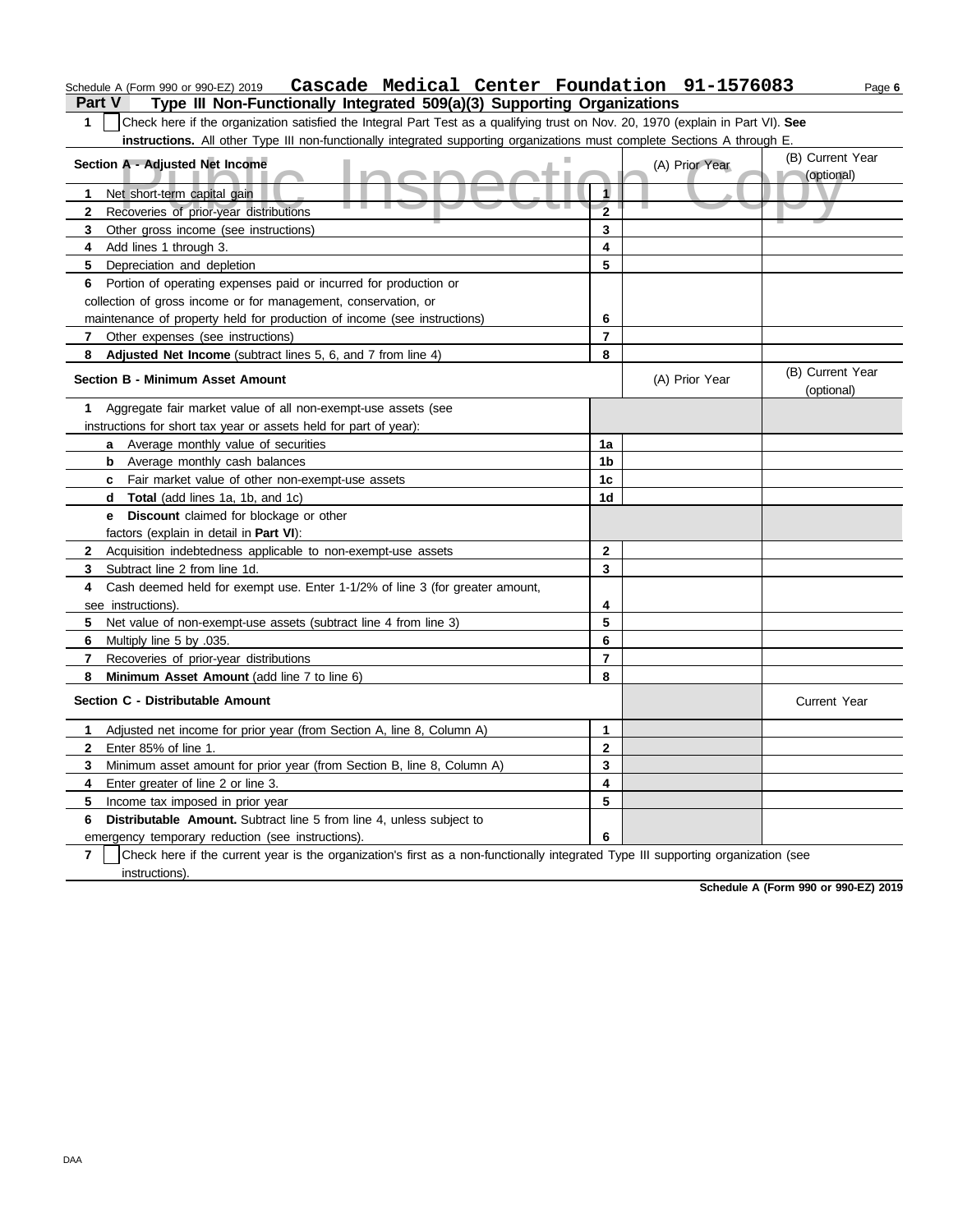### Schedule A (Form 990 or 990-EZ) 2019 Page **7 Cascade Medical Center Foundation 91-1576083**

### **Part V Type III Non-Functionally Integrated 509(a)(3) Supporting Organizations** *(continued)*

| <b>Section D - Distributions</b> | <b>Current Year</b>                                                                                                                                           |     |          |                        |  |  |  |  |
|----------------------------------|---------------------------------------------------------------------------------------------------------------------------------------------------------------|-----|----------|------------------------|--|--|--|--|
| 1                                |                                                                                                                                                               |     |          |                        |  |  |  |  |
| $\mathbf{2}$                     | Amounts paid to supported organizations to accomplish exempt purposes<br>Amounts paid to perform activity that directly furthers exempt purposes of supported |     |          |                        |  |  |  |  |
|                                  | organizations, in excess of income from activity                                                                                                              |     |          |                        |  |  |  |  |
| 3                                | Administrative expenses paid to accomplish exempt purposes of supported organizations                                                                         |     |          |                        |  |  |  |  |
| 4                                | Amounts paid to acquire exempt-use assets                                                                                                                     |     |          |                        |  |  |  |  |
| 5                                | Qualified set-aside amounts (prior IRS approval required)                                                                                                     |     |          |                        |  |  |  |  |
| 6                                | Other distributions (describe in Part VI). See instructions.                                                                                                  |     |          |                        |  |  |  |  |
| 7                                | Total annual distributions. Add lines 1 through 6.                                                                                                            |     |          |                        |  |  |  |  |
| 8                                | Distributions to attentive supported organizations to which the organization is responsive                                                                    |     |          |                        |  |  |  |  |
|                                  | (provide details in Part VI). See instructions.                                                                                                               |     |          |                        |  |  |  |  |
| 9                                | Distributable amount for 2019 from Section C, line 6                                                                                                          |     |          |                        |  |  |  |  |
| 10                               | Line 8 amount divided by line 9 amount                                                                                                                        |     |          |                        |  |  |  |  |
|                                  |                                                                                                                                                               | (i) | (ii)     | (iii)                  |  |  |  |  |
|                                  | <b>Excess Distributions</b><br><b>Underdistributions</b><br>Section E - Distribution Allocations (see instructions)                                           |     |          | <b>Distributable</b>   |  |  |  |  |
|                                  |                                                                                                                                                               |     | Pre-2019 | <b>Amount for 2019</b> |  |  |  |  |
| 1                                | Distributable amount for 2019 from Section C. line 6                                                                                                          |     |          |                        |  |  |  |  |
| $\mathbf{2}$                     | Underdistributions, if any, for years prior to 2019                                                                                                           |     |          |                        |  |  |  |  |
|                                  | (reasonable cause required-explain in Part VI). See                                                                                                           |     |          |                        |  |  |  |  |
|                                  | instructions.                                                                                                                                                 |     |          |                        |  |  |  |  |
| 3                                | Excess distributions carryover, if any, to 2019                                                                                                               |     |          |                        |  |  |  |  |
|                                  | a From 2014                                                                                                                                                   |     |          |                        |  |  |  |  |
|                                  |                                                                                                                                                               |     |          |                        |  |  |  |  |
|                                  | <b>c</b> From 2016                                                                                                                                            |     |          |                        |  |  |  |  |
|                                  |                                                                                                                                                               |     |          |                        |  |  |  |  |
|                                  | e From 2018                                                                                                                                                   |     |          |                        |  |  |  |  |
|                                  | f Total of lines 3a through e<br>g Applied to underdistributions of prior years                                                                               |     |          |                        |  |  |  |  |
|                                  | h Applied to 2019 distributable amount                                                                                                                        |     |          |                        |  |  |  |  |
|                                  | <i>i</i> Carryover from 2014 not applied (see instructions)                                                                                                   |     |          |                        |  |  |  |  |
|                                  | Remainder. Subtract lines 3g, 3h, and 3i from 3f.                                                                                                             |     |          |                        |  |  |  |  |
| 4                                | Distributions for 2019 from                                                                                                                                   |     |          |                        |  |  |  |  |
|                                  | \$<br>Section D, line 7:                                                                                                                                      |     |          |                        |  |  |  |  |
|                                  | a Applied to underdistributions of prior years                                                                                                                |     |          |                        |  |  |  |  |
|                                  | <b>b</b> Applied to 2019 distributable amount                                                                                                                 |     |          |                        |  |  |  |  |
|                                  | c Remainder. Subtract lines 4a and 4b from 4.                                                                                                                 |     |          |                        |  |  |  |  |
| 5                                | Remaining underdistributions for years prior to 2019, if                                                                                                      |     |          |                        |  |  |  |  |
|                                  | any. Subtract lines 3g and 4a from line 2. For result                                                                                                         |     |          |                        |  |  |  |  |
|                                  | greater than zero, explain in Part VI. See instructions.                                                                                                      |     |          |                        |  |  |  |  |
| 6                                | Remaining underdistributions for 2019. Subtract lines 3h                                                                                                      |     |          |                        |  |  |  |  |
|                                  | and 4b from line 1. For result greater than zero, explain in                                                                                                  |     |          |                        |  |  |  |  |
|                                  | Part VI. See instructions.                                                                                                                                    |     |          |                        |  |  |  |  |
| 7                                | Excess distributions carryover to 2020. Add lines 3j                                                                                                          |     |          |                        |  |  |  |  |
|                                  | and 4c.                                                                                                                                                       |     |          |                        |  |  |  |  |
| 8                                | Breakdown of line 7:                                                                                                                                          |     |          |                        |  |  |  |  |
|                                  | a Excess from 2015                                                                                                                                            |     |          |                        |  |  |  |  |
|                                  | <b>b</b> Excess from 2016                                                                                                                                     |     |          |                        |  |  |  |  |
|                                  | <b>c</b> Excess from 2017                                                                                                                                     |     |          |                        |  |  |  |  |
|                                  |                                                                                                                                                               |     |          |                        |  |  |  |  |
|                                  |                                                                                                                                                               |     |          |                        |  |  |  |  |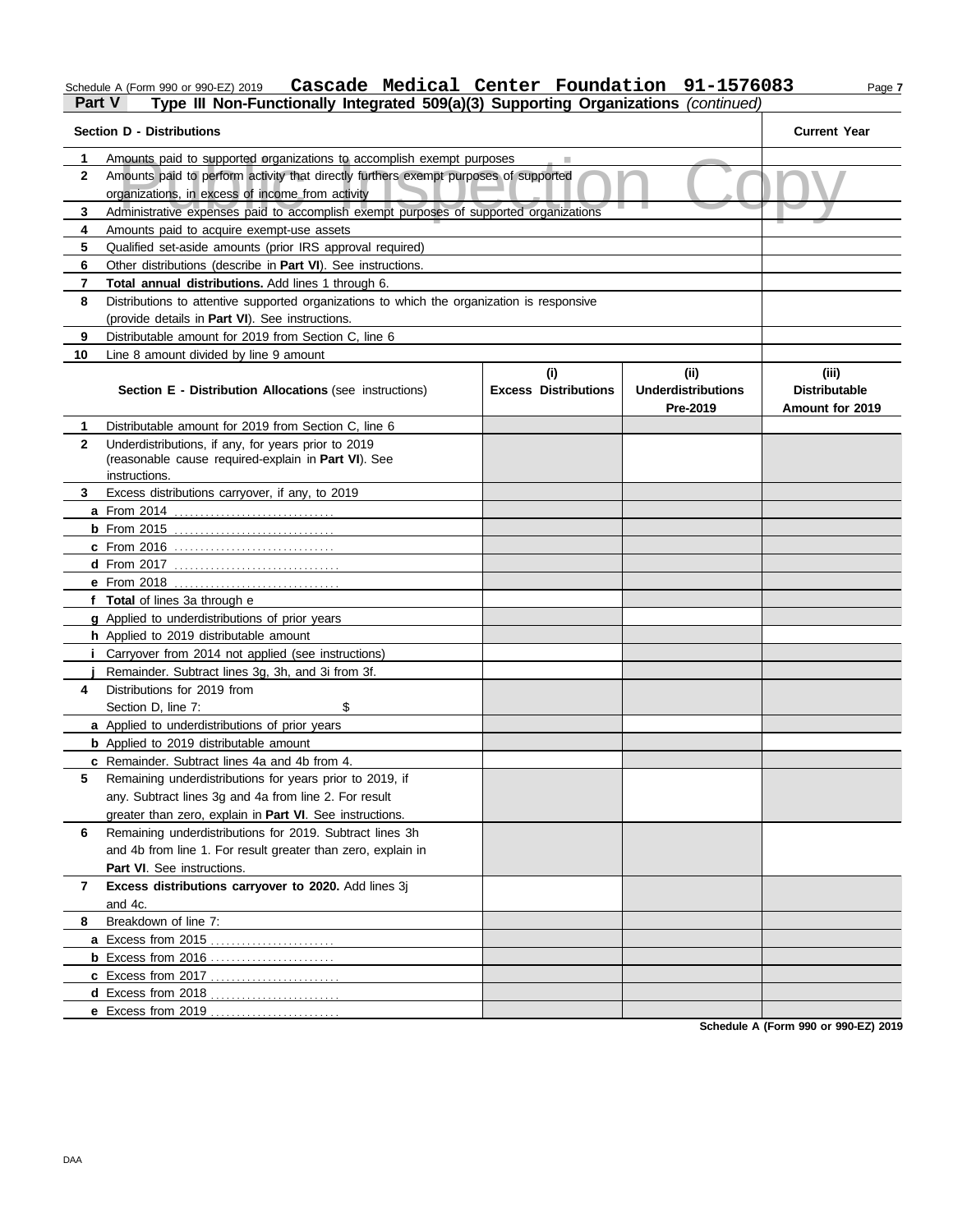|         | m 990 or 990-EZ) 2019 Cascade Medical Center Foundation 91-1576083 Page 8<br>Supplemental Information. Provide the explanations required by Part II, line 10; Part II, line 17a or 17b; Part<br>Schedule A (Form 990 or 990-EZ) 2019           |  |
|---------|------------------------------------------------------------------------------------------------------------------------------------------------------------------------------------------------------------------------------------------------|--|
| Part VI | III, line 12; Part IV, Section A, lines 1, 2, 3b, 3c, 4b, 4c, 5a, 6, 9a, 9b, 9c, 11a, 11b, and 11c; Part IV, Section                                                                                                                           |  |
|         | B, lines 1 and 2; Part IV, Section C, line 1; Part IV, Section D, lines 2 and 3; Part IV, Section E, lines 1c, 2a, 2b,<br>3a, and 3b; Part V, line 1; Part V, Section B, line 1e; Part V, Section D, lines 5, 6, and 8; and Part V, Section E, |  |
|         | lines 2, 5, and 6. Also complete this part for any additional information. (See instructions.)                                                                                                                                                 |  |
|         | Part II, Line 10 - Other Income Detail                                                                                                                                                                                                         |  |
|         | \$<br>Other Income<br>741                                                                                                                                                                                                                      |  |
|         |                                                                                                                                                                                                                                                |  |
|         |                                                                                                                                                                                                                                                |  |
|         |                                                                                                                                                                                                                                                |  |
|         |                                                                                                                                                                                                                                                |  |
|         |                                                                                                                                                                                                                                                |  |
|         |                                                                                                                                                                                                                                                |  |
|         |                                                                                                                                                                                                                                                |  |
|         |                                                                                                                                                                                                                                                |  |
|         |                                                                                                                                                                                                                                                |  |
|         |                                                                                                                                                                                                                                                |  |
|         |                                                                                                                                                                                                                                                |  |
|         |                                                                                                                                                                                                                                                |  |
|         |                                                                                                                                                                                                                                                |  |
|         |                                                                                                                                                                                                                                                |  |
|         |                                                                                                                                                                                                                                                |  |
|         |                                                                                                                                                                                                                                                |  |
|         |                                                                                                                                                                                                                                                |  |
|         |                                                                                                                                                                                                                                                |  |
|         |                                                                                                                                                                                                                                                |  |
|         |                                                                                                                                                                                                                                                |  |
|         |                                                                                                                                                                                                                                                |  |
|         |                                                                                                                                                                                                                                                |  |
|         |                                                                                                                                                                                                                                                |  |
|         |                                                                                                                                                                                                                                                |  |
|         |                                                                                                                                                                                                                                                |  |
|         |                                                                                                                                                                                                                                                |  |
|         |                                                                                                                                                                                                                                                |  |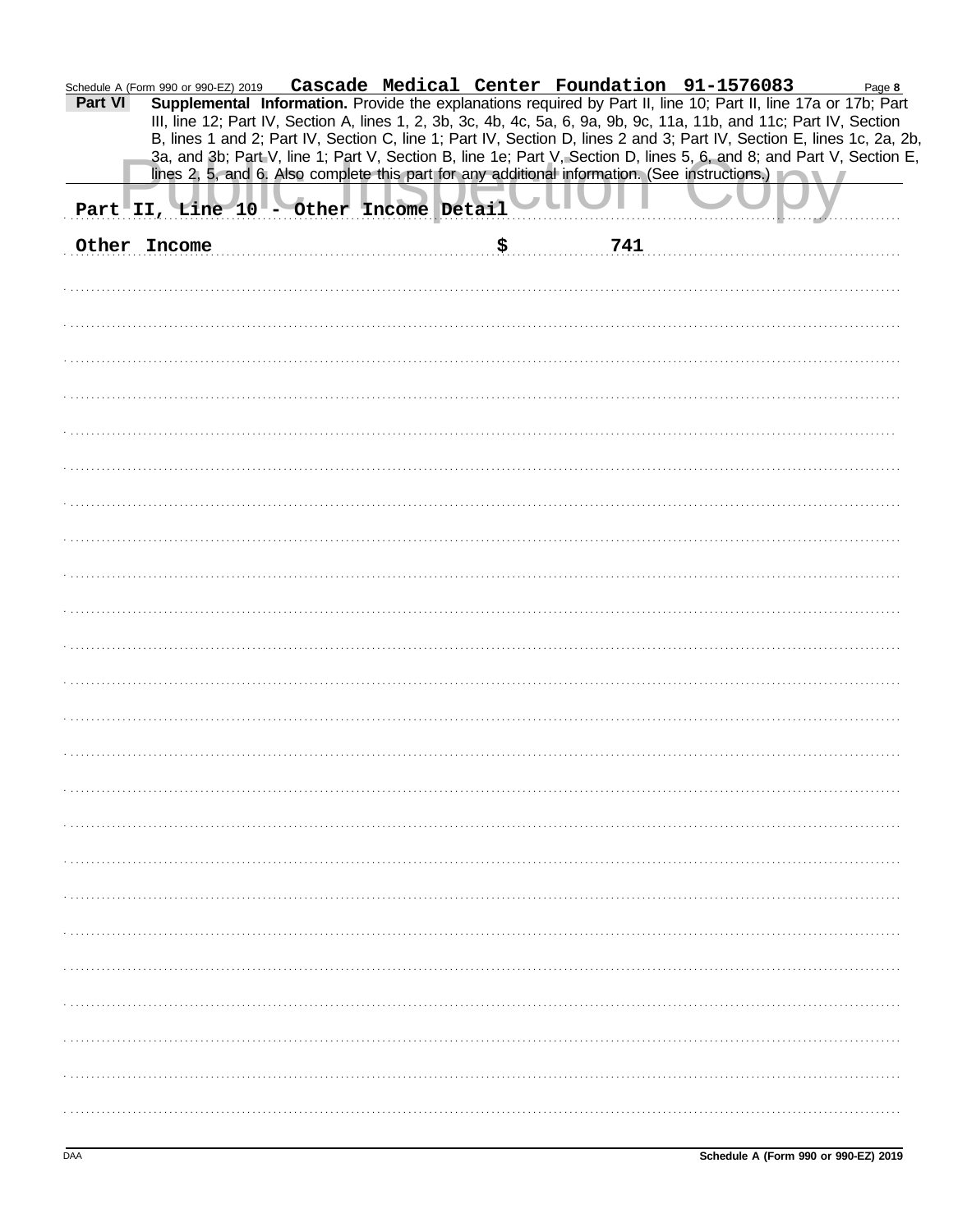| <b>Schedule B</b><br>(Form 990, 990-EZ,<br>or 990-PF)<br>Department of the Treasury<br>Internal Revenue Service | <b>Schedule of Contributors</b><br>u Attach to Form 990, Form 990-EZ, or Form 990-PF.<br>u Go to www.irs.gov/Form990 for the latest information.                                                            | OMB No. 1545-0047<br>2019                           |
|-----------------------------------------------------------------------------------------------------------------|-------------------------------------------------------------------------------------------------------------------------------------------------------------------------------------------------------------|-----------------------------------------------------|
| Name of the organization<br>Cascade Medical<br>Organization type (check one):                                   | Foundation<br>Center                                                                                                                                                                                        | <b>Employer identification number</b><br>91-1576083 |
| Filers of:                                                                                                      | Section:                                                                                                                                                                                                    |                                                     |
| Form 990 or 990-EZ                                                                                              | $ \mathbf{X} $ 501(c)(<br>3 ) (enter number) organization                                                                                                                                                   |                                                     |
|                                                                                                                 | $4947(a)(1)$ nonexempt charitable trust not treated as a private foundation                                                                                                                                 |                                                     |
|                                                                                                                 | 527 political organization                                                                                                                                                                                  |                                                     |
| Form 990-PF                                                                                                     | $501(c)(3)$ exempt private foundation                                                                                                                                                                       |                                                     |
|                                                                                                                 | 4947(a)(1) nonexempt charitable trust treated as a private foundation                                                                                                                                       |                                                     |
|                                                                                                                 | 501(c)(3) taxable private foundation                                                                                                                                                                        |                                                     |
|                                                                                                                 |                                                                                                                                                                                                             |                                                     |
|                                                                                                                 | Check if your organization is covered by the General Rule or a Special Rule.<br>Note: Only a section 501(c)(7), (8), or (10) organization can check boxes for both the General Rule and a Special Rule. See |                                                     |

| instructions.       |  |
|---------------------|--|
| <b>General Rule</b> |  |

For an organization filing Form 990, 990-EZ, or 990-PF that received, during the year, contributions totaling \$5,000 or more (in money or property) from any one contributor. Complete Parts I and II. See instructions for determining a contributor's total contributions.

#### **Special Rules**

 $\overline{X}$  For an organization described in section 501(c)(3) filing Form 990 or 990-EZ that met the 33<sup>1</sup>/3% support test of the regulations under sections 509(a)(1) and 170(b)(1)(A)(vi), that checked Schedule A (Form 990 or 990-EZ), Part II, line 13, 16a, or 16b, and that received from any one contributor, during the year, total contributions of the greater of **(1)** \$5,000; or **(2)** 2% of the amount on (i) Form 990, Part VIII, line 1h; or (ii) Form 990-EZ, line 1. Complete Parts I and II.

literary, or educational purposes, or for the prevention of cruelty to children or animals. Complete Parts I (entering For an organization described in section 501(c)(7), (8), or (10) filing Form 990 or 990-EZ that received from any one contributor, during the year, total contributions of more than \$1,000 *exclusively* for religious, charitable, scientific, "N/A" in column (b) instead of the contributor name and address), II, and III.

For an organization described in section 501(c)(7), (8), or (10) filing Form 990 or 990-EZ that received from any one contributor, during the year, contributions *exclusively* for religious, charitable, etc., purposes, but no such contributions totaled more than \$1,000. If this box is checked, enter here the total contributions that were received during the year for an *exclusively* religious, charitable, etc., purpose. Don't complete any of the parts unless the **General Rule** applies to this organization because it received *nonexclusively* religious, charitable, etc., contributions totaling \$5,000 or more during the year . . . . . . . . . . . . . . . . . . . . . . . . . . . . . . . . . . . . . . . . . . . . . . . . . . . . . . . . . . . . . . . . . . . . . . . . . . . . \$ . . . . . . . . . . . . . . . . . . . . . . . . . . .

990-EZ, or 990-PF), but it **must** answer "No" on Part IV, line 2, of its Form 990; or check the box on line H of its Form 990-EZ or on its Form 990-PF, Part I, line 2, to certify that it doesn't meet the filing requirements of Schedule B (Form 990, 990-EZ, or 990-PF). **Caution:** An organization that isn't covered by the General Rule and/or the Special Rules doesn't file Schedule B (Form 990,

**For Paperwork Reduction Act Notice, see the instructions for Form 990, 990-EZ, or 990-PF.**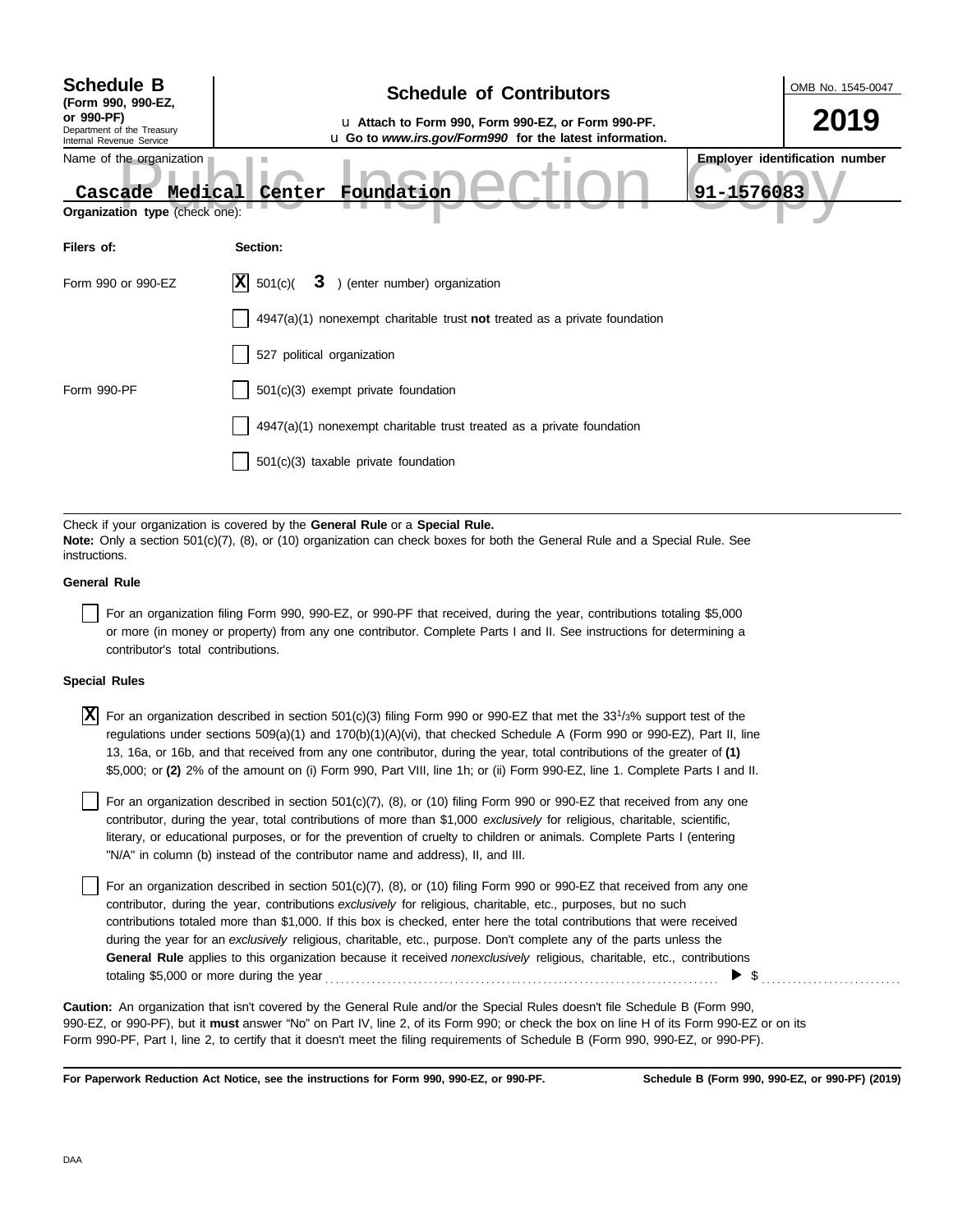|                | Schedule B (Form 990, 990-EZ, or 990-PF) (2019)                                                |                                   | Page 1 of 1<br>Page 2                                                                        |
|----------------|------------------------------------------------------------------------------------------------|-----------------------------------|----------------------------------------------------------------------------------------------|
|                | Name of organization<br>Cascade Medical Center Foundation                                      |                                   | Employer identification number<br>91-1576083                                                 |
| Part I         | Contributors (see instructions). Use duplicate copies of Part I if additional space is needed. |                                   |                                                                                              |
| (a)<br>No.     | (b)<br>Name, address, and ZIP + 4                                                              | (c)<br><b>Total contributions</b> | (d)<br>Type of contribution                                                                  |
| $\mathbf{1}$ . |                                                                                                | 5,000<br>$\frac{1}{2}$            | X<br>Person<br>Payroll<br><b>Noncash</b><br>(Complete Part II for<br>noncash contributions.) |
| (a)<br>No.     | (b)<br>Name, address, and ZIP + 4                                                              | (c)<br><b>Total contributions</b> | (d)<br>Type of contribution                                                                  |
|                |                                                                                                | \$                                | Person<br>Payroll<br><b>Noncash</b><br>(Complete Part II for<br>noncash contributions.)      |
| (a)<br>No.     | (b)<br>Name, address, and ZIP + 4                                                              | (c)<br><b>Total contributions</b> | (d)<br>Type of contribution                                                                  |
|                |                                                                                                | \$                                | Person<br>Payroll<br><b>Noncash</b><br>(Complete Part II for<br>noncash contributions.)      |
| (a)<br>No.     | (b)                                                                                            | (c)<br><b>Total contributions</b> | (d)<br>Type of contribution                                                                  |
|                | Name, address, and ZIP + 4                                                                     | $\mathfrak{s}$                    | Person<br>Payroll<br><b>Noncash</b><br>(Complete Part II for<br>noncash contributions.)      |
| (a)            | (b)                                                                                            | (c)                               | (d)                                                                                          |
| No.            | Name, address, and ZIP + 4                                                                     | <b>Total contributions</b>        | Type of contribution                                                                         |
|                |                                                                                                | \$                                | Person<br>Payroll<br><b>Noncash</b><br>(Complete Part II for<br>noncash contributions.)      |
| (a)<br>No.     | (b)<br>Name, address, and ZIP + 4                                                              | (c)<br><b>Total contributions</b> | (d)<br>Type of contribution                                                                  |
|                |                                                                                                | \$                                | Person<br>Payroll<br>Noncash<br>(Complete Part II for<br>noncash contributions.)             |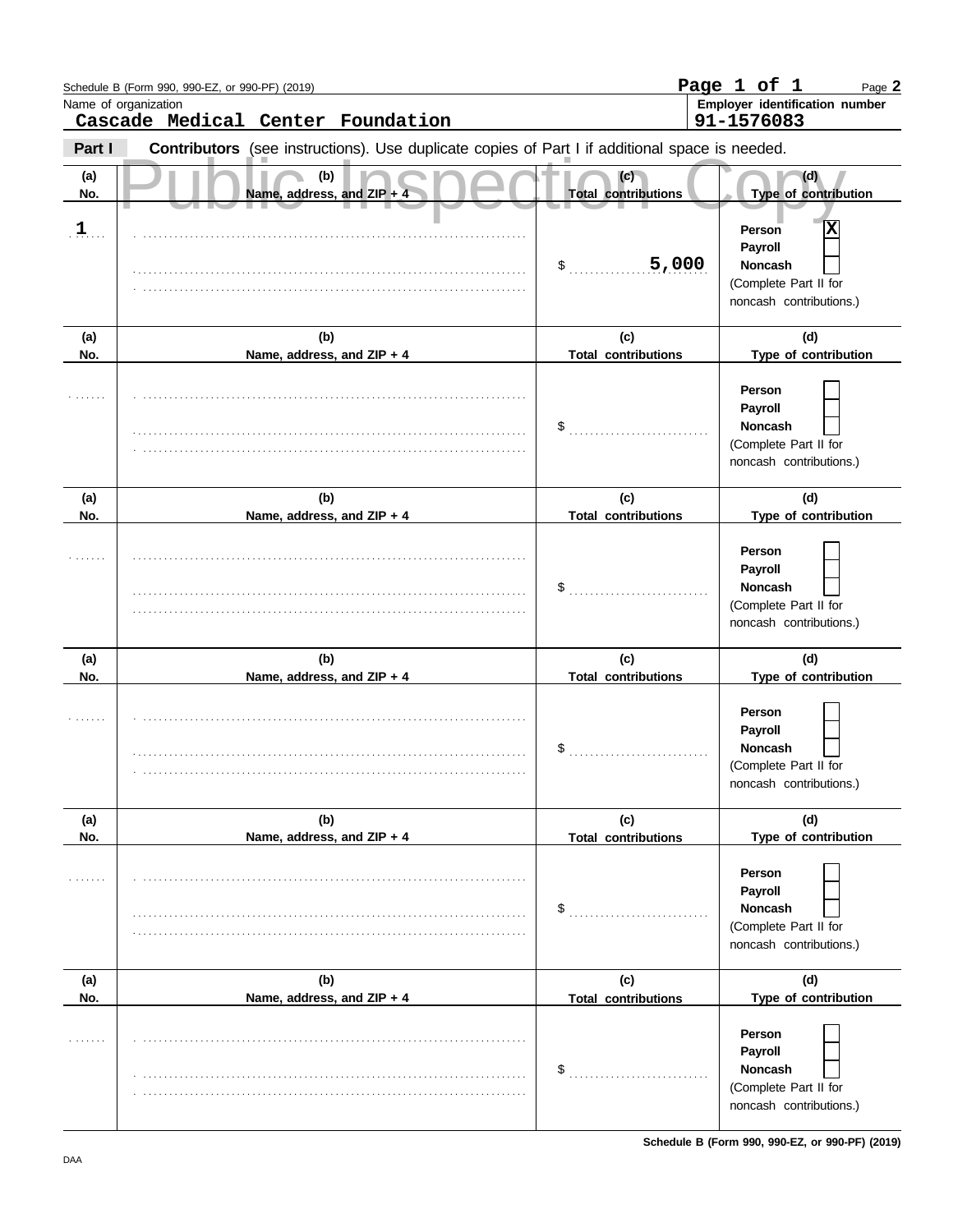| <b>SCHEDULE G</b><br>Supplemental Information Regarding Fundraising or Gaming Activities<br>Complete if the organization answered "Yes" on Form 990, Part IV, line 17, 18, or 19, or if the                                                             |                                       |                                |    |                                                                                 |                                        | OMB No. 1545-0047                       |
|---------------------------------------------------------------------------------------------------------------------------------------------------------------------------------------------------------------------------------------------------------|---------------------------------------|--------------------------------|----|---------------------------------------------------------------------------------|----------------------------------------|-----------------------------------------|
| (Form 990 or 990-EZ)                                                                                                                                                                                                                                    |                                       |                                |    | organization entered more than \$15,000 on Form 990-EZ, line 6a.                |                                        |                                         |
| Department of the Treasury<br>Internal Revenue Service                                                                                                                                                                                                  | La Attach to Form 990 or Form 990-EZ. |                                |    | <b>u</b> Go to www.irs.gov/Form990 for instructions and the latest information. |                                        | Open to Public<br>Inspection            |
| Name of the organization<br><b>I</b>                                                                                                                                                                                                                    |                                       |                                |    |                                                                                 | Employer identification number         |                                         |
| Cascade Medical Center Foundation                                                                                                                                                                                                                       |                                       |                                |    |                                                                                 | 91-1576083                             |                                         |
| Fundraising Activities. Complete if the organization answered "Yes" on Form 990, Part IV, line 17.<br>Part I<br>Form 990-EZ filers are not required to complete this part.                                                                              |                                       |                                |    |                                                                                 |                                        |                                         |
| Indicate whether the organization raised funds through any of the following activities. Check all that apply.<br>1.                                                                                                                                     |                                       |                                |    |                                                                                 |                                        |                                         |
| Mail solicitations<br>a                                                                                                                                                                                                                                 | e                                     |                                |    | Solicitation of non-government grants                                           |                                        |                                         |
| Internet and email solicitations<br>b                                                                                                                                                                                                                   |                                       |                                |    | Solicitation of government grants                                               |                                        |                                         |
| Phone solicitations<br>c                                                                                                                                                                                                                                | Special fundraising events<br>g       |                                |    |                                                                                 |                                        |                                         |
| In-person solicitations<br>d                                                                                                                                                                                                                            |                                       |                                |    |                                                                                 |                                        |                                         |
| 2a Did the organization have a written or oral agreement with any individual (including officers, directors, trustees,                                                                                                                                  |                                       |                                |    |                                                                                 |                                        |                                         |
| or key employees listed in Form 990, Part VII) or entity in connection with professional fundraising services?<br>b If "Yes," list the 10 highest paid individuals or entities (fundraisers) pursuant to agreements under which the fundraiser is to be |                                       |                                |    |                                                                                 |                                        | No<br>Yes                               |
| compensated at least \$5,000 by the organization.                                                                                                                                                                                                       |                                       |                                |    |                                                                                 |                                        |                                         |
| (i) Name and address of individual                                                                                                                                                                                                                      |                                       | (iii) Did fund-<br>raiser have |    | (iv) Gross receipts                                                             | (v) Amount paid to<br>(or retained by) | (vi) Amount paid to<br>(or retained by) |
| or entity (fundraiser)                                                                                                                                                                                                                                  | (ii) Activity                         | custody or<br>control of       |    | from activity                                                                   | fundraiser listed in                   | organization                            |
|                                                                                                                                                                                                                                                         |                                       | contributions?<br>Yes          | No |                                                                                 | col. (i)                               |                                         |
| 1                                                                                                                                                                                                                                                       |                                       |                                |    |                                                                                 |                                        |                                         |
|                                                                                                                                                                                                                                                         |                                       |                                |    |                                                                                 |                                        |                                         |
| $\mathbf{2}$                                                                                                                                                                                                                                            |                                       |                                |    |                                                                                 |                                        |                                         |
|                                                                                                                                                                                                                                                         |                                       |                                |    |                                                                                 |                                        |                                         |
| 3                                                                                                                                                                                                                                                       |                                       |                                |    |                                                                                 |                                        |                                         |
|                                                                                                                                                                                                                                                         |                                       |                                |    |                                                                                 |                                        |                                         |
|                                                                                                                                                                                                                                                         |                                       |                                |    |                                                                                 |                                        |                                         |
| 4                                                                                                                                                                                                                                                       |                                       |                                |    |                                                                                 |                                        |                                         |
|                                                                                                                                                                                                                                                         |                                       |                                |    |                                                                                 |                                        |                                         |
| 5                                                                                                                                                                                                                                                       |                                       |                                |    |                                                                                 |                                        |                                         |
|                                                                                                                                                                                                                                                         |                                       |                                |    |                                                                                 |                                        |                                         |
|                                                                                                                                                                                                                                                         |                                       |                                |    |                                                                                 |                                        |                                         |
|                                                                                                                                                                                                                                                         |                                       |                                |    |                                                                                 |                                        |                                         |
|                                                                                                                                                                                                                                                         |                                       |                                |    |                                                                                 |                                        |                                         |
| 7                                                                                                                                                                                                                                                       |                                       |                                |    |                                                                                 |                                        |                                         |
|                                                                                                                                                                                                                                                         |                                       |                                |    |                                                                                 |                                        |                                         |
| 8                                                                                                                                                                                                                                                       |                                       |                                |    |                                                                                 |                                        |                                         |
|                                                                                                                                                                                                                                                         |                                       |                                |    |                                                                                 |                                        |                                         |
| 9                                                                                                                                                                                                                                                       |                                       |                                |    |                                                                                 |                                        |                                         |
|                                                                                                                                                                                                                                                         |                                       |                                |    |                                                                                 |                                        |                                         |
|                                                                                                                                                                                                                                                         |                                       |                                |    |                                                                                 |                                        |                                         |
| 10                                                                                                                                                                                                                                                      |                                       |                                |    |                                                                                 |                                        |                                         |
|                                                                                                                                                                                                                                                         |                                       |                                |    |                                                                                 |                                        |                                         |
| Total                                                                                                                                                                                                                                                   |                                       |                                |    |                                                                                 |                                        |                                         |
| List all states in which the organization is registered or licensed to solicit contributions or has been notified it is exempt from<br>3<br>registration or licensing.                                                                                  |                                       |                                |    |                                                                                 |                                        |                                         |
|                                                                                                                                                                                                                                                         |                                       |                                |    |                                                                                 |                                        |                                         |
|                                                                                                                                                                                                                                                         |                                       |                                |    |                                                                                 |                                        |                                         |
|                                                                                                                                                                                                                                                         |                                       |                                |    |                                                                                 |                                        |                                         |
|                                                                                                                                                                                                                                                         |                                       |                                |    |                                                                                 |                                        |                                         |
|                                                                                                                                                                                                                                                         |                                       |                                |    |                                                                                 |                                        |                                         |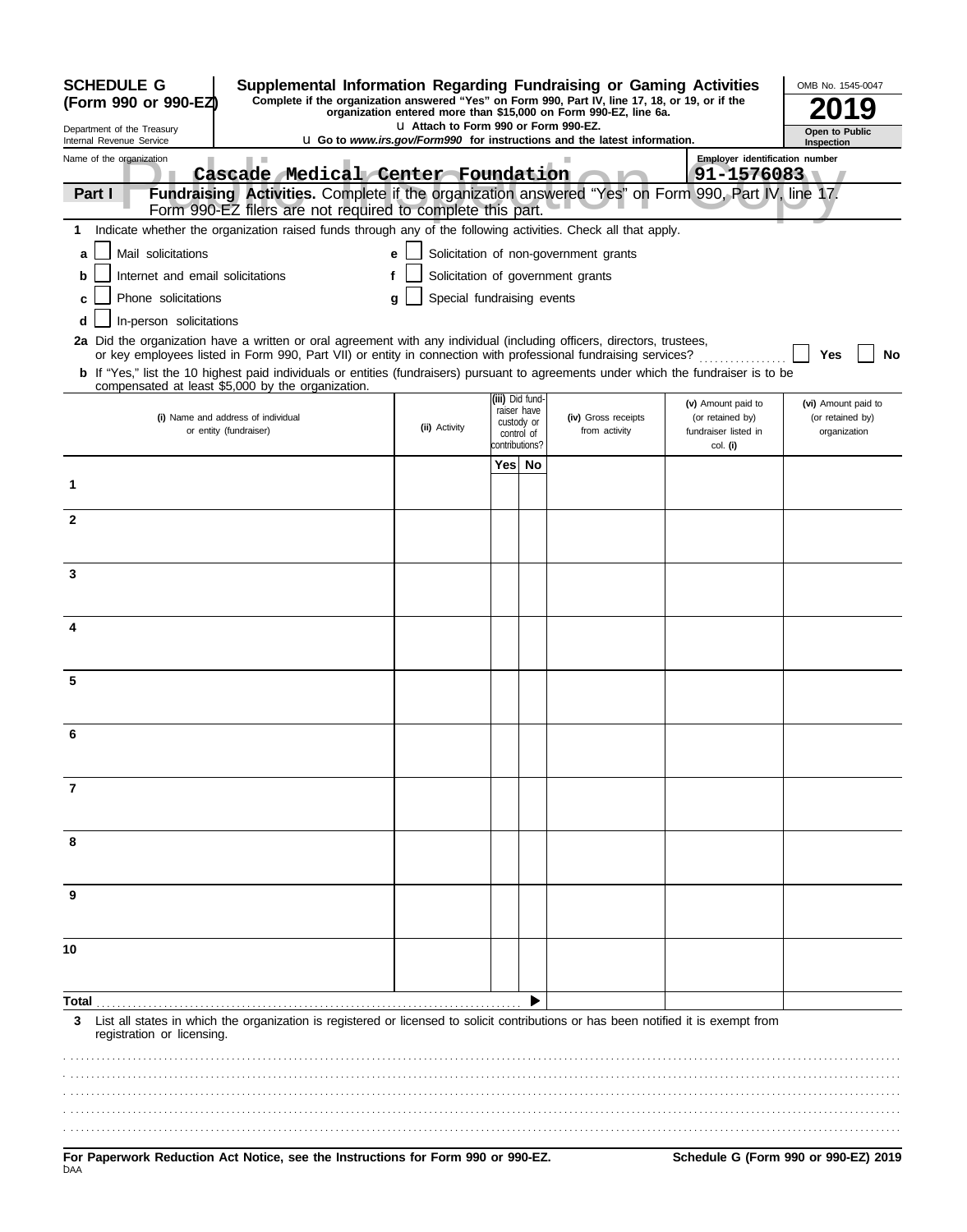#### Schedule G (Form 990 or 990-EZ) 2019 **Cascade Medical Center Foundation 91-1576083** Page 2 **Cascade Medical Center Foundation 91-1576083**

**Part II Fundraising Events.** Complete if the organization answered "Yes" on Form 990, Part IV, line 18, or reported more gross receipts greater than \$5,000. than \$15,000 of fundraising event contributions and gross income on Form 990-EZ, lines 1 and 6b. List events with

|          |                              | $9000$ receipts greater than $90,000$ .<br>(a) Event $#1$<br>Golf<br>Tournament                                                               | (b) Event $#2$<br>Home & Garden | (c) Other events<br>None | (d) Total events<br>(add col. (a) through |
|----------|------------------------------|-----------------------------------------------------------------------------------------------------------------------------------------------|---------------------------------|--------------------------|-------------------------------------------|
|          |                              | (event type)                                                                                                                                  | (event type)                    | (total number)           | col. (c)                                  |
| Revenue  | 1 Gross receipts             | 66,470                                                                                                                                        | 11,020                          |                          | <u>77,490</u>                             |
|          | 2 Less: Contributions        | 45,680                                                                                                                                        | 8,580                           |                          | 54,260                                    |
|          | 3 Gross income (line 1 minus | 20,790                                                                                                                                        | 2,440                           |                          | 23,230                                    |
|          | 4 Cash prizes                |                                                                                                                                               |                                 |                          |                                           |
|          | 5 Noncash prizes             | 215                                                                                                                                           |                                 |                          | 215                                       |
| Expenses | 6 Rent/facility costs        | 3,600                                                                                                                                         |                                 |                          | 3,600                                     |
|          | 7 Food and beverages         | 4,417                                                                                                                                         |                                 |                          | 4,417                                     |
| Direct   | 8 Entertainment              |                                                                                                                                               |                                 |                          |                                           |
|          | 9 Other direct expenses      | 17,792                                                                                                                                        | 2,976                           |                          | 20,768                                    |
|          |                              |                                                                                                                                               |                                 |                          | <u>29,000</u><br>-5,770                   |
|          |                              |                                                                                                                                               |                                 |                          |                                           |
|          | Part III                     | Gaming. Complete if the organization answered "Yes" on Form 990, Part IV, line 19, or reported more than<br>\$15,000 on Form 990-EZ, line 6a. |                                 |                          |                                           |
|          |                              |                                                                                                                                               | (b) Pull tabs/instant           |                          | (d) Total gaming (add                     |
| Revenue  |                              | (a) Bingo                                                                                                                                     | bingo/progressive bingo         | (c) Other gaming         | col. (a) through col. (c))                |
|          |                              |                                                                                                                                               |                                 |                          |                                           |
|          | 1 Gross revenue              |                                                                                                                                               |                                 |                          |                                           |
| Expenses | 2 Cash prizes                |                                                                                                                                               |                                 |                          |                                           |
|          | 3 Noncash prizes             |                                                                                                                                               |                                 |                          |                                           |
| Direct   | 4 Rent/facility costs        |                                                                                                                                               |                                 |                          |                                           |
|          | 5 Other direct expenses      |                                                                                                                                               |                                 |                          |                                           |
|          | 6 Volunteer labor            | $\%$<br>Yes<br>No                                                                                                                             | $\%$<br>Yes<br>No               | %<br><b>Yes</b><br>No    |                                           |
|          |                              |                                                                                                                                               |                                 |                          |                                           |
|          |                              |                                                                                                                                               |                                 |                          |                                           |
|          |                              |                                                                                                                                               |                                 |                          |                                           |
| 9        |                              |                                                                                                                                               |                                 |                          | <b>Yes</b><br>No                          |
|          | b If "No," explain:          |                                                                                                                                               |                                 |                          |                                           |
|          |                              |                                                                                                                                               |                                 |                          |                                           |
|          | <b>b</b> If "Yes," explain:  |                                                                                                                                               |                                 |                          | Yes<br><b>No</b>                          |
|          |                              |                                                                                                                                               |                                 |                          |                                           |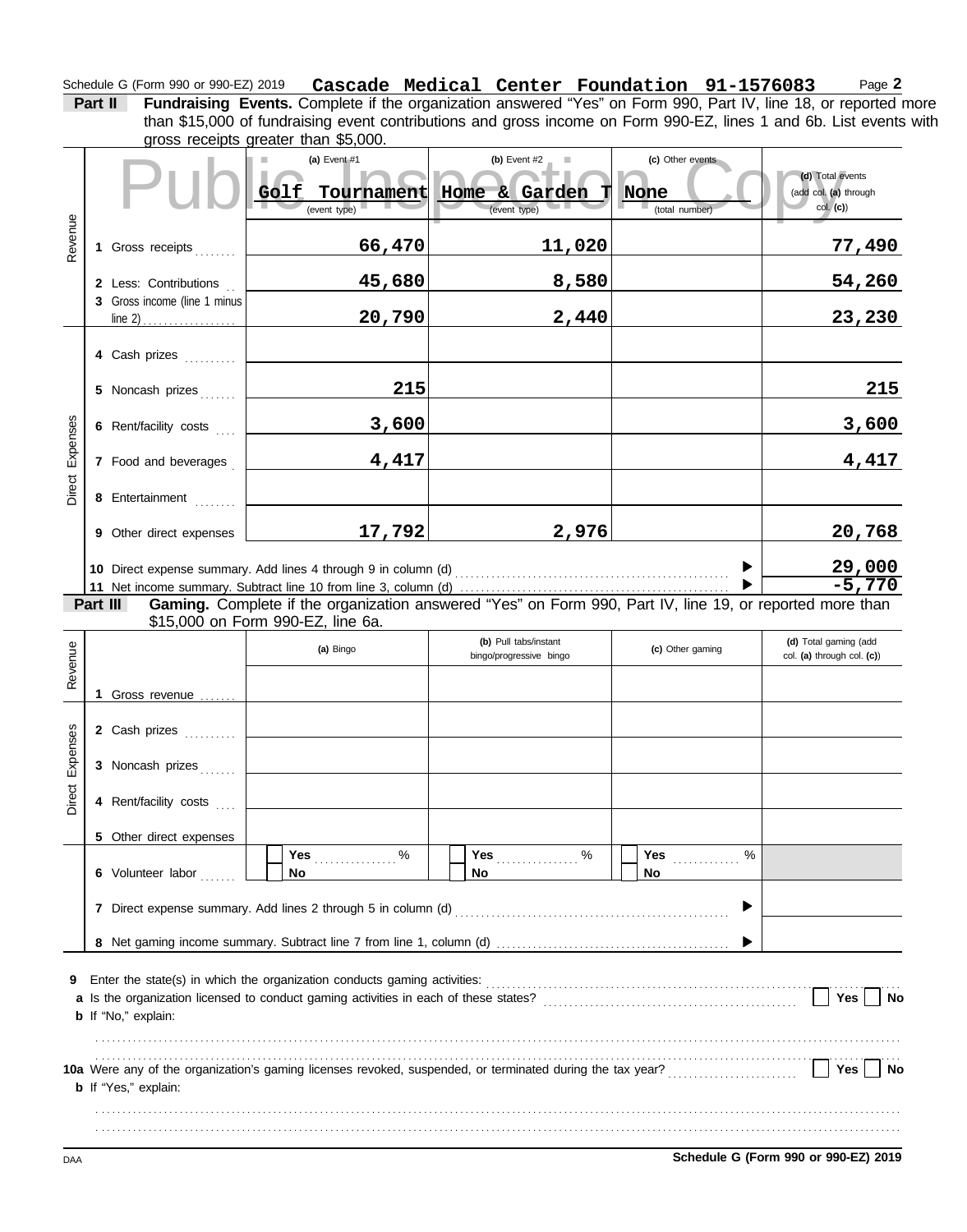|    |                                                                                                                                                                                                                                      |          |                        | Schedule G (Form 990 or 990-EZ) 2019 Cascade Medical Center Foundation 91-1576083                                                                                                                                                                                                                                                         |                                      |            | Page 3 |
|----|--------------------------------------------------------------------------------------------------------------------------------------------------------------------------------------------------------------------------------------|----------|------------------------|-------------------------------------------------------------------------------------------------------------------------------------------------------------------------------------------------------------------------------------------------------------------------------------------------------------------------------------------|--------------------------------------|------------|--------|
| 11 |                                                                                                                                                                                                                                      |          |                        |                                                                                                                                                                                                                                                                                                                                           |                                      | Yes        | No     |
| 12 | Is the organization a grantor, beneficiary or trustee of a trust, or a member of a partnership or other entity                                                                                                                       |          |                        |                                                                                                                                                                                                                                                                                                                                           |                                      |            |        |
|    |                                                                                                                                                                                                                                      |          |                        |                                                                                                                                                                                                                                                                                                                                           |                                      | <b>Yes</b> | No     |
| 13 | Indicate the percentage of gaming activity conducted in:                                                                                                                                                                             |          |                        |                                                                                                                                                                                                                                                                                                                                           |                                      |            |        |
| a  | The organization's facility <b>All Access of the Contract of the Contract of the Contract of the Contract of the Contract of the Contract of the Contract of the Contract of the Contract of the Contract of the Contract of the</b> |          |                        |                                                                                                                                                                                                                                                                                                                                           | 13a                                  |            | %      |
| b  |                                                                                                                                                                                                                                      |          |                        | An outside facility of the control of the control of the control of the control of the control of the control of the control of the control of the control of the control of the control of the control of the control of the<br>Enter the name and address of the person who prepares the organization's gaming/special events books and | 13b                                  |            | $\%$   |
| 14 | records:                                                                                                                                                                                                                             |          |                        |                                                                                                                                                                                                                                                                                                                                           |                                      |            |        |
|    |                                                                                                                                                                                                                                      |          |                        |                                                                                                                                                                                                                                                                                                                                           |                                      |            |        |
|    |                                                                                                                                                                                                                                      |          |                        |                                                                                                                                                                                                                                                                                                                                           |                                      |            |        |
|    |                                                                                                                                                                                                                                      |          |                        |                                                                                                                                                                                                                                                                                                                                           |                                      |            |        |
|    |                                                                                                                                                                                                                                      |          |                        |                                                                                                                                                                                                                                                                                                                                           |                                      |            |        |
|    |                                                                                                                                                                                                                                      |          |                        |                                                                                                                                                                                                                                                                                                                                           |                                      |            |        |
|    | 15a Does the organization have a contract with a third party from whom the organization receives gaming                                                                                                                              |          |                        |                                                                                                                                                                                                                                                                                                                                           |                                      |            |        |
|    | revenue?                                                                                                                                                                                                                             |          |                        |                                                                                                                                                                                                                                                                                                                                           |                                      | Yes        | No     |
|    |                                                                                                                                                                                                                                      |          |                        |                                                                                                                                                                                                                                                                                                                                           |                                      |            |        |
|    | If "Yes," enter name and address of the third party:                                                                                                                                                                                 |          |                        |                                                                                                                                                                                                                                                                                                                                           |                                      |            |        |
|    |                                                                                                                                                                                                                                      |          |                        |                                                                                                                                                                                                                                                                                                                                           |                                      |            |        |
|    |                                                                                                                                                                                                                                      |          |                        |                                                                                                                                                                                                                                                                                                                                           |                                      |            |        |
|    |                                                                                                                                                                                                                                      |          |                        |                                                                                                                                                                                                                                                                                                                                           |                                      |            |        |
|    |                                                                                                                                                                                                                                      |          |                        | Address <b>u</b> <u>contractive and the contractive and the contractive and the contractive and the contractive and the contractive and the contractive and contract and contract and contract and contract and contract and contract</u>                                                                                                 |                                      |            |        |
|    |                                                                                                                                                                                                                                      |          |                        |                                                                                                                                                                                                                                                                                                                                           |                                      |            |        |
| 16 | Gaming manager information:                                                                                                                                                                                                          |          |                        |                                                                                                                                                                                                                                                                                                                                           |                                      |            |        |
|    |                                                                                                                                                                                                                                      |          |                        |                                                                                                                                                                                                                                                                                                                                           |                                      |            |        |
|    |                                                                                                                                                                                                                                      |          |                        |                                                                                                                                                                                                                                                                                                                                           |                                      |            |        |
|    |                                                                                                                                                                                                                                      |          |                        |                                                                                                                                                                                                                                                                                                                                           |                                      |            |        |
|    |                                                                                                                                                                                                                                      |          |                        |                                                                                                                                                                                                                                                                                                                                           |                                      |            |        |
|    |                                                                                                                                                                                                                                      |          |                        |                                                                                                                                                                                                                                                                                                                                           |                                      |            |        |
|    |                                                                                                                                                                                                                                      |          |                        |                                                                                                                                                                                                                                                                                                                                           |                                      |            |        |
|    | Director/officer                                                                                                                                                                                                                     | Employee | Independent contractor |                                                                                                                                                                                                                                                                                                                                           |                                      |            |        |
|    |                                                                                                                                                                                                                                      |          |                        |                                                                                                                                                                                                                                                                                                                                           |                                      |            |        |
| 17 | Mandatory distributions:                                                                                                                                                                                                             |          |                        |                                                                                                                                                                                                                                                                                                                                           |                                      |            |        |
| a  | Is the organization required under state law to make charitable distributions from the gaming proceeds to                                                                                                                            |          |                        |                                                                                                                                                                                                                                                                                                                                           |                                      |            |        |
|    |                                                                                                                                                                                                                                      |          |                        |                                                                                                                                                                                                                                                                                                                                           |                                      | Yes        | No     |
|    |                                                                                                                                                                                                                                      |          |                        | <b>b</b> Enter the amount of distributions required under state law to be distributed to other exempt organizations or                                                                                                                                                                                                                    |                                      |            |        |
|    | spent in the organization's own exempt activities during the tax year $\mathbf{u}^*$                                                                                                                                                 |          |                        |                                                                                                                                                                                                                                                                                                                                           |                                      |            |        |
|    | Part IV                                                                                                                                                                                                                              |          |                        | Supplemental Information. Provide the explanations required by Part I, line 2b, columns (iii) and (v); and<br>Part III, lines 9, 9b, 10b, 15b, 15c, 16, and 17b, as applicable. Also provide any additional information.                                                                                                                  |                                      |            |        |
|    | See instructions.                                                                                                                                                                                                                    |          |                        |                                                                                                                                                                                                                                                                                                                                           |                                      |            |        |
|    |                                                                                                                                                                                                                                      |          |                        |                                                                                                                                                                                                                                                                                                                                           |                                      |            |        |
|    |                                                                                                                                                                                                                                      |          |                        |                                                                                                                                                                                                                                                                                                                                           |                                      |            |        |
|    |                                                                                                                                                                                                                                      |          |                        |                                                                                                                                                                                                                                                                                                                                           |                                      |            |        |
|    |                                                                                                                                                                                                                                      |          |                        |                                                                                                                                                                                                                                                                                                                                           |                                      |            |        |
|    |                                                                                                                                                                                                                                      |          |                        |                                                                                                                                                                                                                                                                                                                                           |                                      |            |        |
|    |                                                                                                                                                                                                                                      |          |                        |                                                                                                                                                                                                                                                                                                                                           |                                      |            |        |
|    |                                                                                                                                                                                                                                      |          |                        |                                                                                                                                                                                                                                                                                                                                           |                                      |            |        |
|    |                                                                                                                                                                                                                                      |          |                        |                                                                                                                                                                                                                                                                                                                                           |                                      |            |        |
|    |                                                                                                                                                                                                                                      |          |                        |                                                                                                                                                                                                                                                                                                                                           |                                      |            |        |
|    |                                                                                                                                                                                                                                      |          |                        |                                                                                                                                                                                                                                                                                                                                           |                                      |            |        |
|    |                                                                                                                                                                                                                                      |          |                        |                                                                                                                                                                                                                                                                                                                                           |                                      |            |        |
|    |                                                                                                                                                                                                                                      |          |                        |                                                                                                                                                                                                                                                                                                                                           |                                      |            |        |
|    |                                                                                                                                                                                                                                      |          |                        |                                                                                                                                                                                                                                                                                                                                           | Schedule G (Form 990 or 990-EZ) 2019 |            |        |

DAA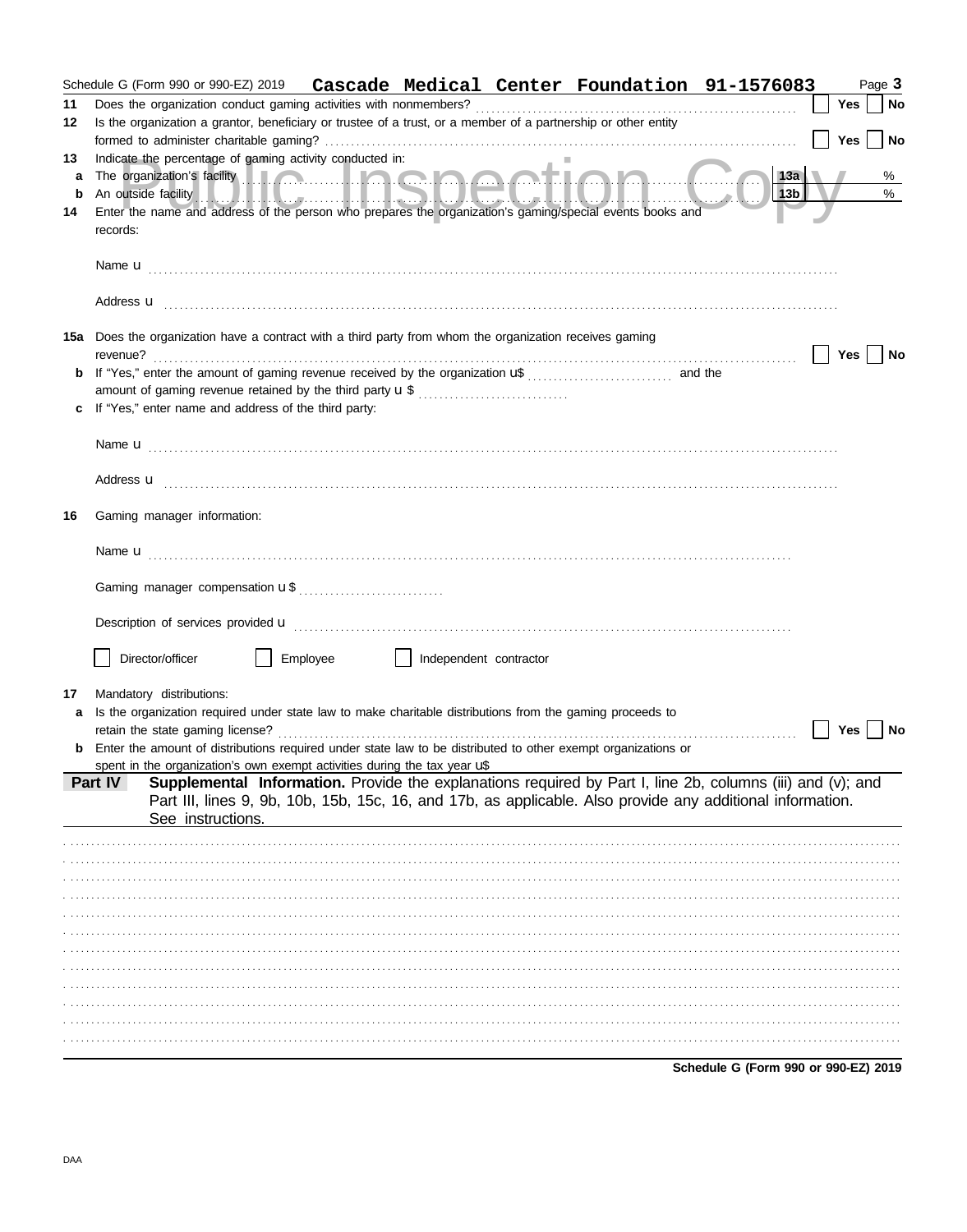| Supplemental Information to Form 990 or 990-EZ<br><b>SCHEDULE O</b><br>(Form 990 or 990-EZ)<br>Complete to provide information for responses to specific questions on<br>Form 990 or 990-EZ or to provide any additional information.<br>u Attach to Form 990 or 990-EZ.<br>Department of the Treasury<br>Internal Revenue Service<br>u Go to www.irs.gov/Form990 for the latest information.<br>Name of the organization<br>Cascade Medical Center Foundation<br>Form 990-EZ, Part I, Line 10 - Grants/Similar Amts Paid to Organizations<br>Name: Cascade Medical | <b>Employer identification number</b><br>91-1576083 | OMB No. 1545-0047<br>2019<br><b>Open to Public</b><br>Inspection |  |  |
|---------------------------------------------------------------------------------------------------------------------------------------------------------------------------------------------------------------------------------------------------------------------------------------------------------------------------------------------------------------------------------------------------------------------------------------------------------------------------------------------------------------------------------------------------------------------|-----------------------------------------------------|------------------------------------------------------------------|--|--|
| Address: 817 Commercial Street                                                                                                                                                                                                                                                                                                                                                                                                                                                                                                                                      |                                                     |                                                                  |  |  |
| Leavenworth, WA 98826                                                                                                                                                                                                                                                                                                                                                                                                                                                                                                                                               |                                                     |                                                                  |  |  |
| Cash contribution: 114,756                                                                                                                                                                                                                                                                                                                                                                                                                                                                                                                                          |                                                     |                                                                  |  |  |
|                                                                                                                                                                                                                                                                                                                                                                                                                                                                                                                                                                     |                                                     |                                                                  |  |  |
| Form 990-EZ, Part I, Line 16 - Other Expenses                                                                                                                                                                                                                                                                                                                                                                                                                                                                                                                       |                                                     |                                                                  |  |  |
| Description                                                                                                                                                                                                                                                                                                                                                                                                                                                                                                                                                         |                                                     | Amount                                                           |  |  |
| Expenses                                                                                                                                                                                                                                                                                                                                                                                                                                                                                                                                                            |                                                     |                                                                  |  |  |
| Advertising & promotion                                                                                                                                                                                                                                                                                                                                                                                                                                                                                                                                             | \$                                                  | 1,345                                                            |  |  |
| Office                                                                                                                                                                                                                                                                                                                                                                                                                                                                                                                                                              | \$                                                  | 5,551                                                            |  |  |
| Insurance                                                                                                                                                                                                                                                                                                                                                                                                                                                                                                                                                           | \$.                                                 | 1,401                                                            |  |  |
| Other Expense                                                                                                                                                                                                                                                                                                                                                                                                                                                                                                                                                       | \$                                                  | 3,996                                                            |  |  |
|                                                                                                                                                                                                                                                                                                                                                                                                                                                                                                                                                                     | Total \$                                            | 12,293                                                           |  |  |
|                                                                                                                                                                                                                                                                                                                                                                                                                                                                                                                                                                     |                                                     |                                                                  |  |  |
| Form 990-EZ, Part I, Line 20 - Other Changes in Net Assets or Fund Balances                                                                                                                                                                                                                                                                                                                                                                                                                                                                                         |                                                     |                                                                  |  |  |
| Description Amount                                                                                                                                                                                                                                                                                                                                                                                                                                                                                                                                                  |                                                     |                                                                  |  |  |
| unrealized gain on investments $$30,413$                                                                                                                                                                                                                                                                                                                                                                                                                                                                                                                            |                                                     |                                                                  |  |  |
| Form 990-EZ, Part II, Line 26 - Other Liabilities                                                                                                                                                                                                                                                                                                                                                                                                                                                                                                                   |                                                     |                                                                  |  |  |
| Description Description Beg. of Year End of Year                                                                                                                                                                                                                                                                                                                                                                                                                                                                                                                    |                                                     |                                                                  |  |  |
| Accounts Payable and Accrued Expenses \$ 0\$ 0.5 33                                                                                                                                                                                                                                                                                                                                                                                                                                                                                                                 |                                                     |                                                                  |  |  |
| Form 990-EZ, Part III - Primary Exempt Purpose                                                                                                                                                                                                                                                                                                                                                                                                                                                                                                                      |                                                     |                                                                  |  |  |
| To enhance and financially support Cascade Medical's ability to                                                                                                                                                                                                                                                                                                                                                                                                                                                                                                     |                                                     |                                                                  |  |  |